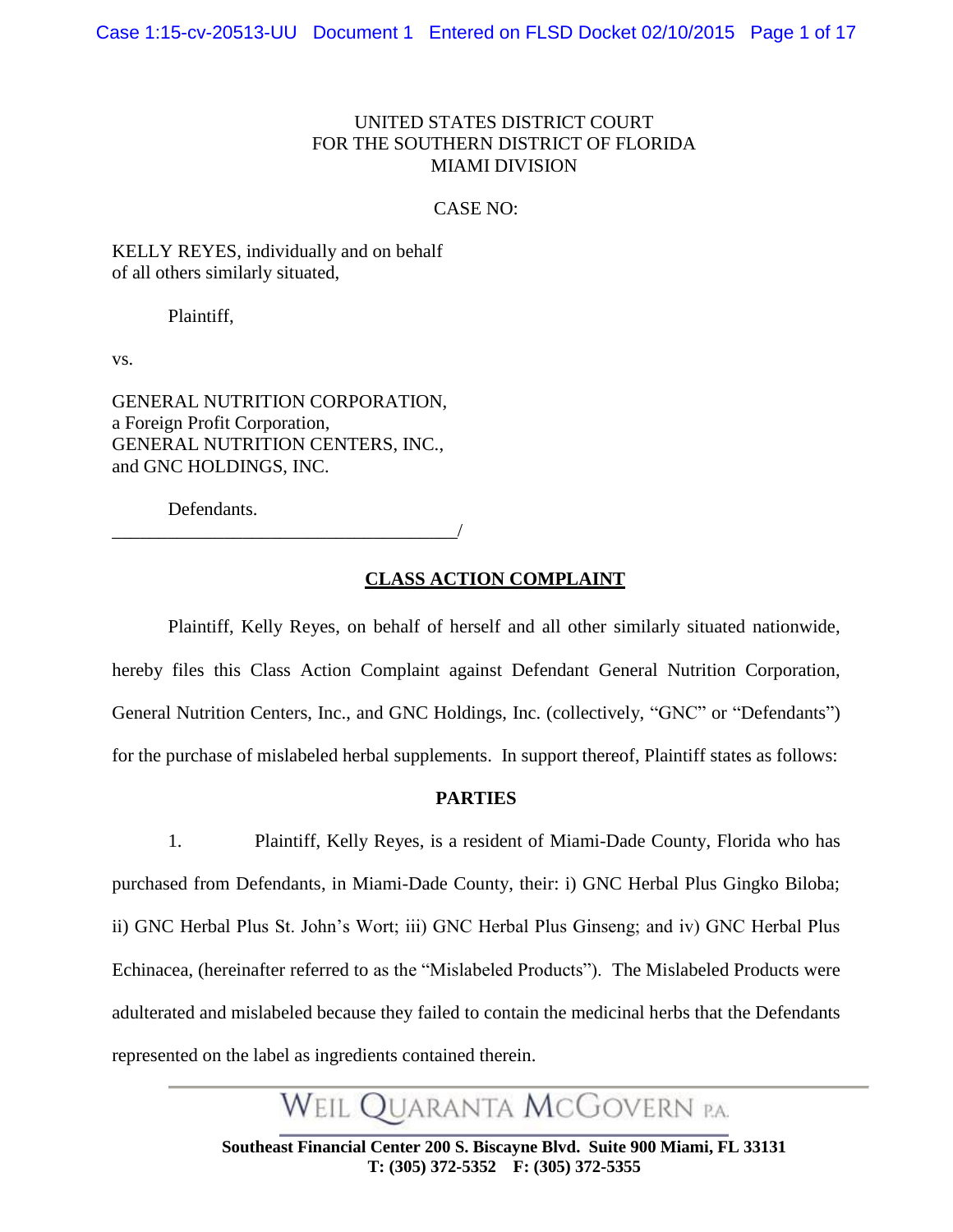2. Defendant, General Nutrition Corporation, is a Pennsylvania corporation with its principal place of business at 300 Sixth Ave., Pittsburgh, Pennsylvania and doing business in the State of Florida.

3. Defendant, General Nutrition Centers, Inc., is a Pennsylvania corporation with its principal place of business at 300 Sixth Ave., Pittsburgh, Pennsylvania and doing business in the State of Florida.

4. Defendant, GNC Holdings, Inc., is a Pennsylvania corporation with its principal place of business at 300 Sixth Ave., Pittsburgh, Pennsylvania and doing business in the State of Florida.

#### **JURISDICTION AND VENUE**

5. This Court has subject matter jurisdiction pursuant to the Class Action Fairness Act, 28 U.S.C. § 1332(d), because a member of Plaintiff class is a citizen of Florida and Defendants are citizens of Pennsylvania, there are certainly 100 or more class members, and the aggregate amount in controversy will exceed \$5,000,000.

6. The Court has personal jurisdiction over Defendants because a substantial portion of the alleged wrongdoing occurred in Florida. Defendants also have sufficient minimum contacts with Florida and has otherwise intentionally availed itself of the markets in Florida through the promotion, marketing, and sale of products sufficient to render the exercise of jurisdiction by this Court permissible under traditional notions of fair play and substantial justice.

7. Venue is proper in the Southern District of Florida pursuant to 28 U.S.C. § 1391(b)(2) and (3) because a substantial part of the events or omissions giving rise to the claims at issue in this Complaint arose in this District, a substantial part of the property that is the

WEIL QUARANTA MCGOVERN P.A.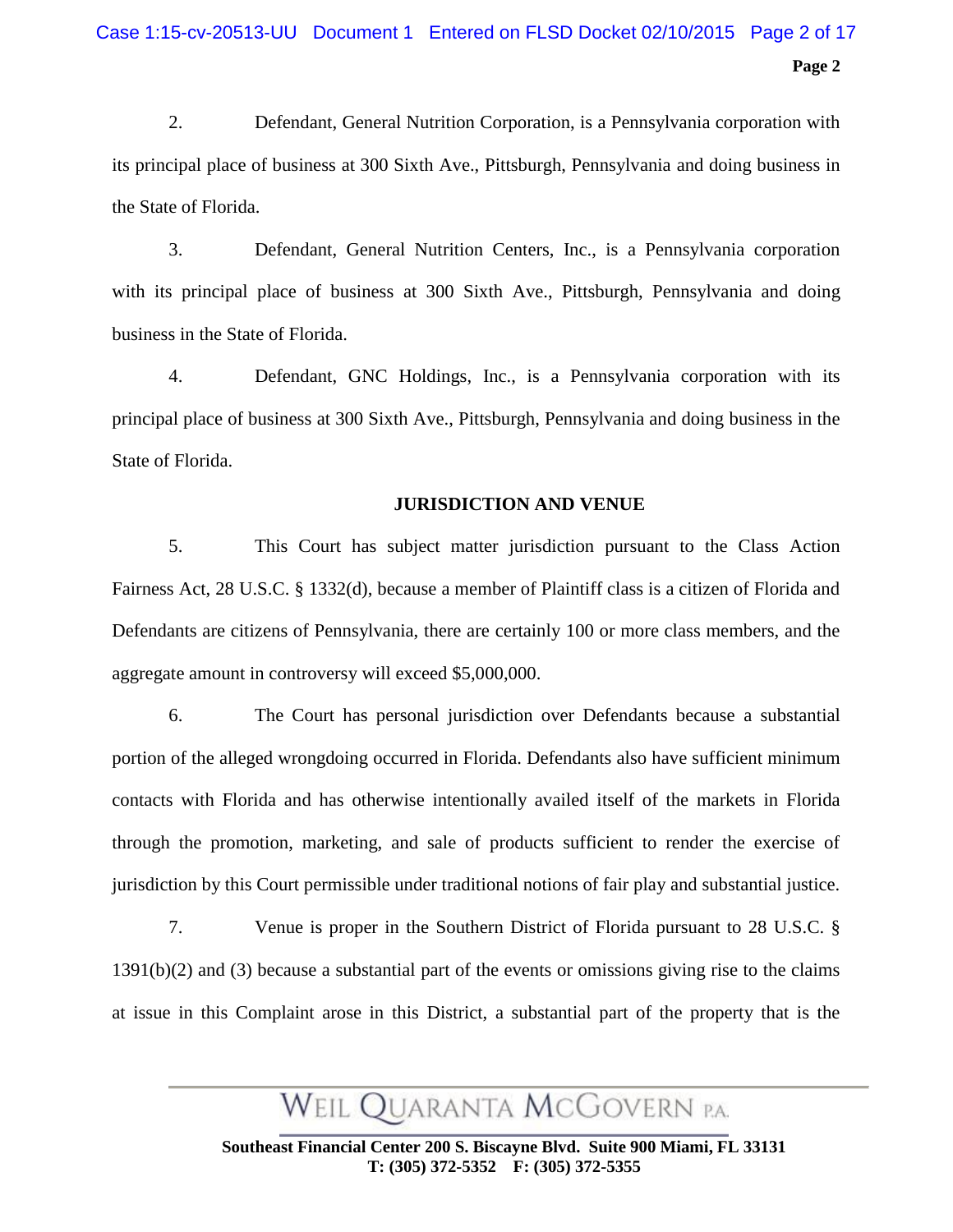#### Case 1:15-cv-20513-UU Document 1 Entered on FLSD Docket 02/10/2015 Page 3 of 17

**Page 3**

subject of this action is situated in this District, and Defendants are subject to the Court's personal jurisdiction with respect to this action.

#### **FACTUAL ALLEGATIONS**

8. GNC has manufactured, labeled and sold, during the Class Period, GNC "Herbal Plus" brand dietary supplement products: i) GNC Herbal Plus Gingko Biloba; ii) GNC Herbal Plus St. John's Wort; iii) GNC Herbal Plus Ginseng: and iv) GNC Herbal Plus Echinacea defined herein as "Mislabeled Products."

9. The packaging of the Mislabeled Products conspicuously identified the principal herbal dietary ingredients as "Gingko Biloba," "St. John's Wort," "Ginseng" and "Echinacea" which would lead a reasonable purchaser to believe the products contained those ingredients.

10. Defendants' herbal supplements are not what they purport to be. GNC "Herbal Plus" Gingko Biloba contains oryza (rice) and/or allium (garlic), among other substances, but no Ginko Biloba; GNC "Herbal Plus" St. John's Wort contains oryza, allium, and/or dracaena but no St. John's Wort, as Defendants purport; GNC "Herbal Plus" Ginseng contains, among other substances, oryza, dracaena, and/or pinus strobus but no Ginseng; and GNC "Herbal Plus" Echinacea contains pine and/or ranunculaceae, or no plant substances at all, but contains no Echinacea as Defendants purport.

11. GNCs' products are not medicinal herbal supplements as they claim. Instead the supplements fail to contain any of the active ingredients represented by both the products' names and label. As such, the supplements Defendants sell their customers are a sham.

WEIL QUARANTA MCGOVERN P.A.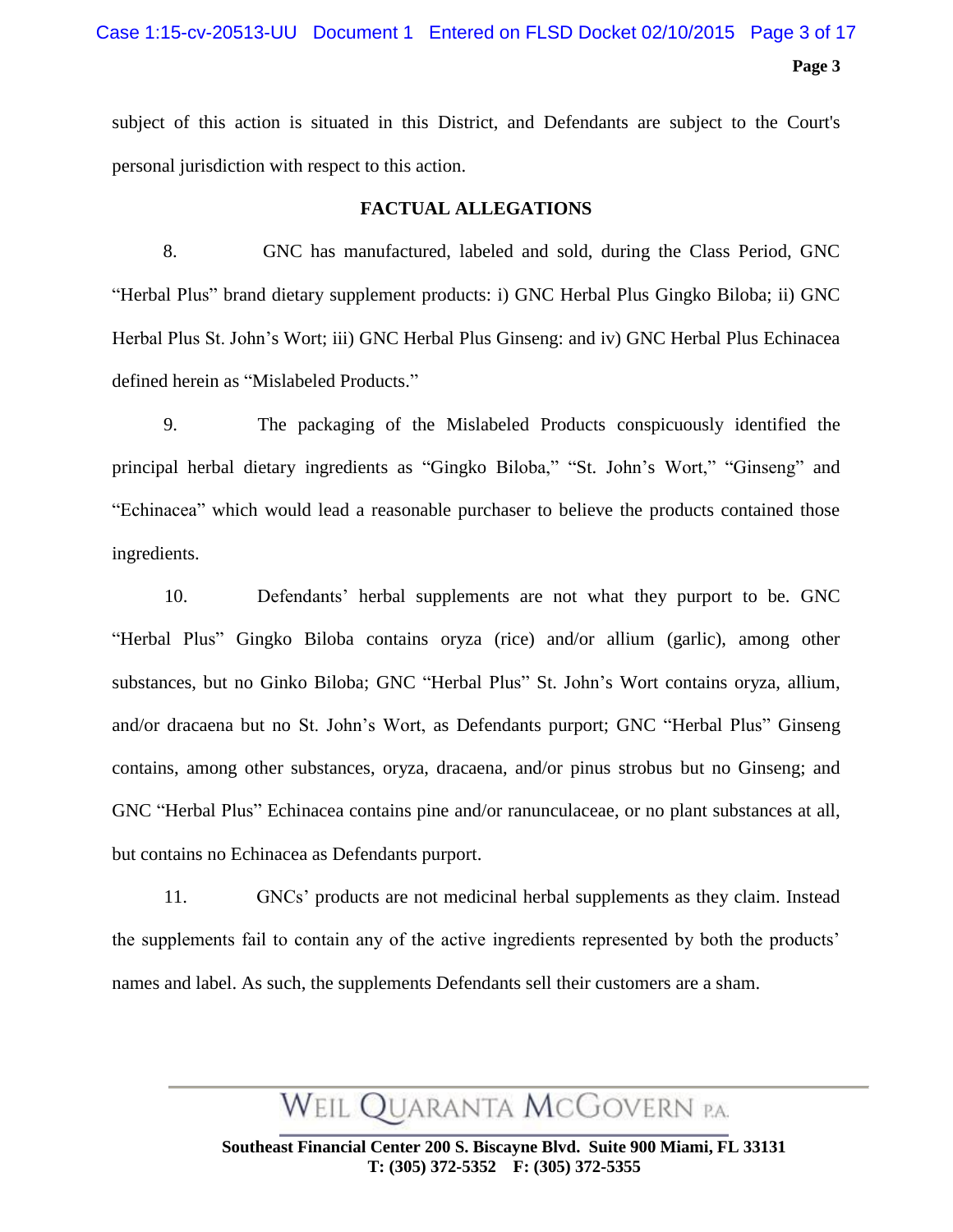### **Page 4** Case 1:15-cv-20513-UU Document 1 Entered on FLSD Docket 02/10/2015 Page 4 of 17

12. On February 2, 2015, New York Attorney General Eric T. Schneiderman sent a demand letter to GNC Holdings ordering GNC to immediately cease and desist engaging in the sale of adulterated and mislabeled herbal dietary supplements. These products included the Mislabeled Products. The Mislabeled Products either could not be verified to contain the labeled substance, or which were found to contain ingredients not listed on the labels. The letter came after DNA testing, performed by the Attorney General's Office, revealed that all of the products purchased by Plaintiff in this cause tested negative for the ingredient listed on the front of the package.

13. A reasonable purchaser would believe that Defendants' products contained the ingredients listed on their labels.

14. A reasonable purchaser would believe that Defendants' GNC "Herbal Plus" Gingko Biloba actually contained Gingko Biloba.

15. A reasonable purchaser would believe that Defendants' GNC "Herbal Plus" St. John's Wort, in fact, contained St. John's Wort.

16. A reasonable purchaser would believe that Defendants' GNC "Herbal Plus" Ginseng, in fact, contained Ginseng.

17. A reasonable purchaser would believe that Defendants' GNC "Herbal Plus" Echinacea, in fact, contained Echinacea.

18. Defendants' deceptive labeling remains false and misleading and designed to increase sales of the products at issue.

# WEIL QUARANTA MCGOVERN P.A.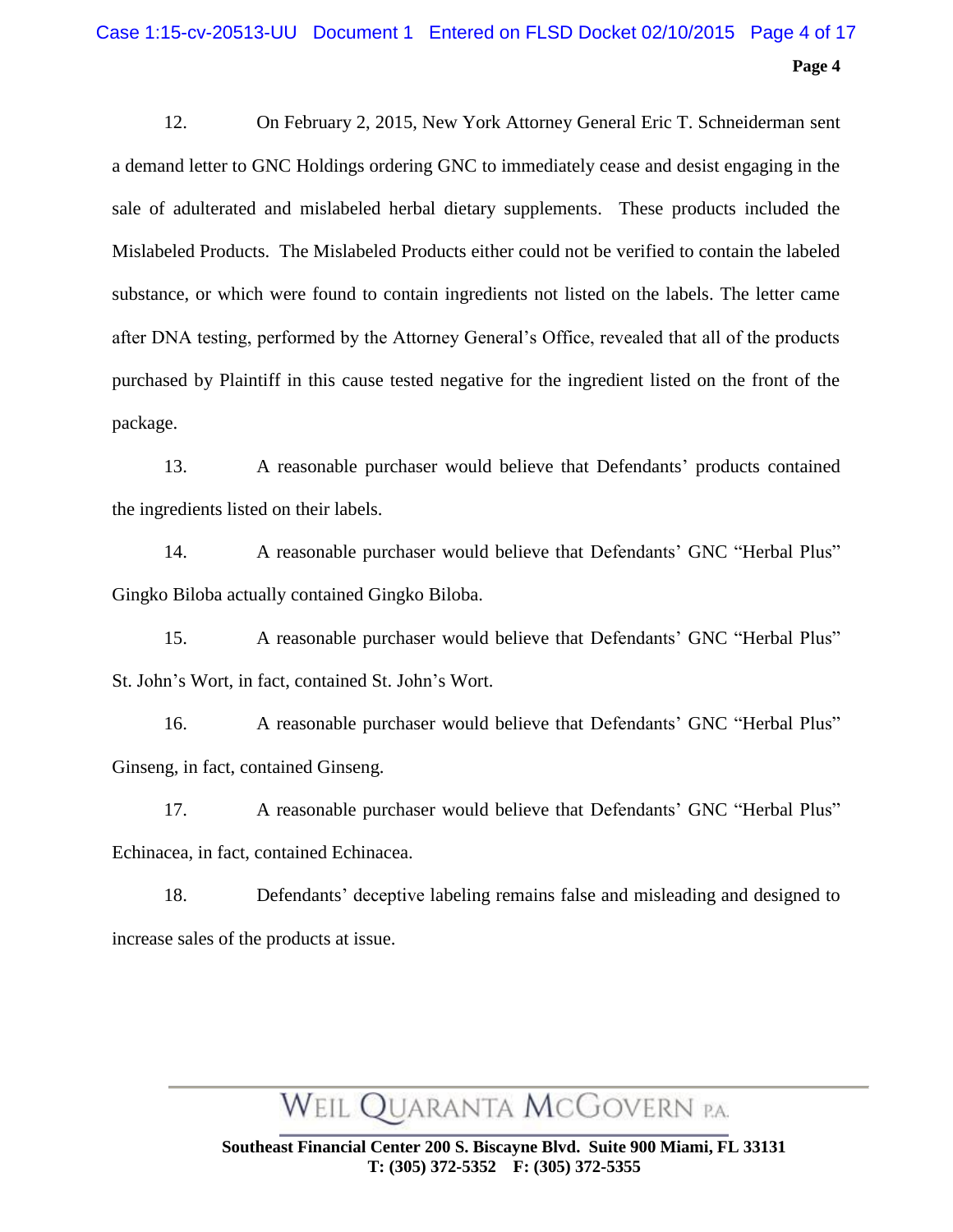19. The Mislabeled Products fail to contain the principal herbal dietary ingredients represented on the products' labels: "Gingko Biloba," "St. John's Wort," "Ginseng" and "Echinacea."

20. GNC deceptively manufactured, labeled and sold the Mislabeled Products. The Mislabeled Products, having no monetary value, remain worthless.

21. Plaintiff and the Class have been damaged by Defendants' false and deceptive labeling on the Mislabeled Products. Plaintiff and the Class are entitled to a return of the full purchase price paid for Mislabeled Products, which are in fact worthless.

### **CLASS ACTION ALLEGATIONS**

22. Plaintiff brings this action as a class action pursuant to the Federal Rule of Civil Procedure 23 on behalf of the following class:

> All persons who purchased GNC Herbal Plus Gingko Biloba, GNC Herbal Plus St. John's Wort, GNC Herbal Plus Ginseng and GNC Herbal Plus Echinacea in the United States, since the filing of this Complaint, or depending upon discovery, an earlier date. (the "Class").

Collectively, all these persons will be referred to as "Plaintiffs" or "Plaintiff Class."

- 23. Excluded from the Plaintiff Class are:
	- A. Defendants and any entities in which Defendants have a controlling interest;
	- B. Any entities in which Defendants' officers, directors, or employees are employed and any of the legal representatives, heirs, successors or assigns of Defendants;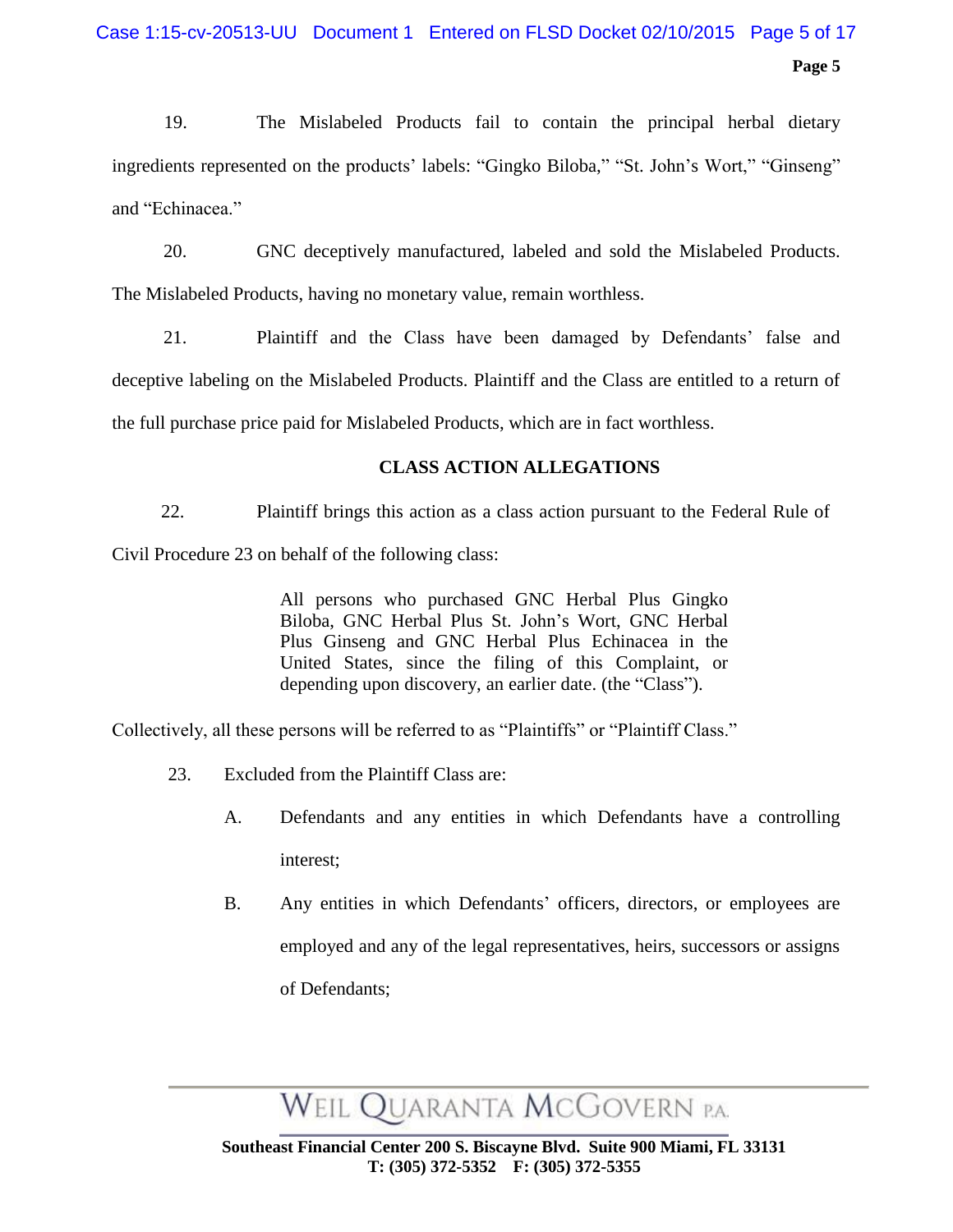- C. The Judge to whom this case is assigned and any member of the Judge's immediate family;
- D. All persons or entities that properly execute and timely file a request fo exclusion from the Class.

24. Plaintiffs reserve the right to modify the Class definitions after discovery and at any time up to and including trial.

25. The action satisfies the numerosity, commonality, typicality, adequacy, predominance, and superiority requirements of the Federal Rules of Civil Procedure Rule  $23(a)(1-4)$  and (b)(1).

26. The Class is so numerous that the individual joinder of all its members, in this or any action, is impracticable. The exact number or identification of the Class members is presently unknown to Plaintiffs, but it is believed that Class members number at least in the thousands. The identify of Class members is ascertainable. Class members number may be informed of the pendency of this Class action by a combination of direct mail and public notice, or other means.

27. Common question of fact and law exist as to all members of the Class, which predominate over questions affecting only individual members of the Class. These include, but are not limited to the following:

- a. Whether Defendants engaged in unlawful, unfair or deceptive business practices by failing to properly label its products it sold to consumers;
- b. Whether the products at issue were mislabeled as a matter of law;

# WEIL QUARANTA MCGOVERN P.A.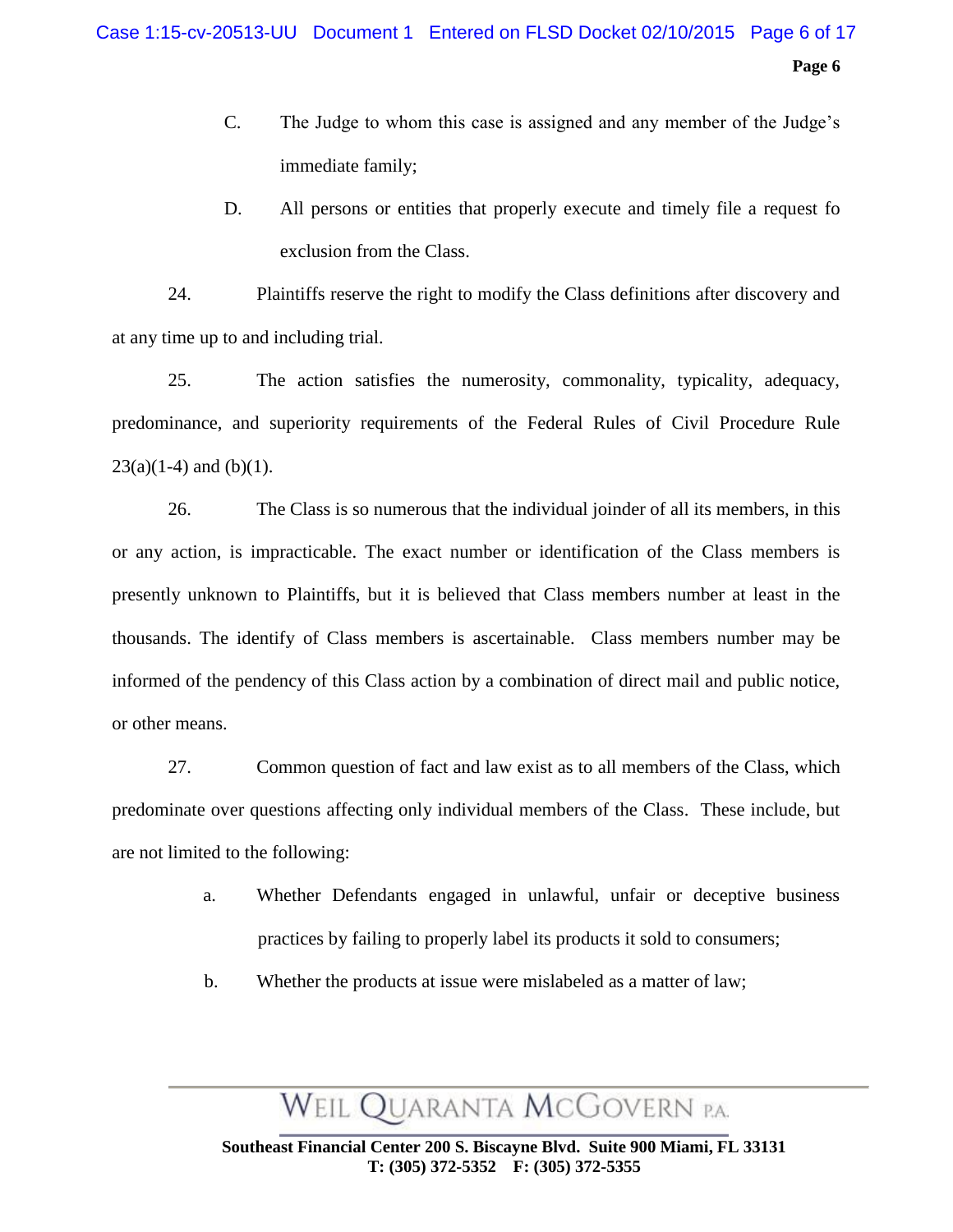#### Case 1:15-cv-20513-UU Document 1 Entered on FLSD Docket 02/10/2015 Page 7 of 17

**Page 7**

- c. Whether Defendants made unlawful and misleading herbal representations and warranties with respect to its products sold to consumers;
- d. Whether Defendants violated the Florida Deceptive and Unfair Trade Practices Act (Fla. Stat. § 501.201, *et. seq.*);
- e. Whether Defendants breached its implied warranty of merchantability;
- f. Whether Defendants breached its express warranties;
- g. Whether Defendants were negligent in its labeling and advertising of the Purchased Products;
- h. Whether Defendants unlawfully sold the Mislabeled Products in violation of the laws of Florida;
- i. Whether Defendants' unlawful, unfair and deceptive practices harmed Plaintiff and the Class;
- j. Whether Plaintiff and the Class have been damaged by the unlawful actions of the Defendants and the amount of damages to the Class;
- k. Whether Defendants were unjustly enriched by its deceptive practices;
- l. Whether punitive damages should be awarded; and
- m. Whether Defendants should be enjoined from continuing the conduct complained of herein.

28. Plaintiffs' claims are typical of the claims of the members of each Class because Plaintiff bought Defendants' Mislabeled Products during the Class Period. Plaintiffs are asserting the same rights, making the same claims, and seeking the same relief for themselves

WEIL QUARANTA MCGOVERN P.A.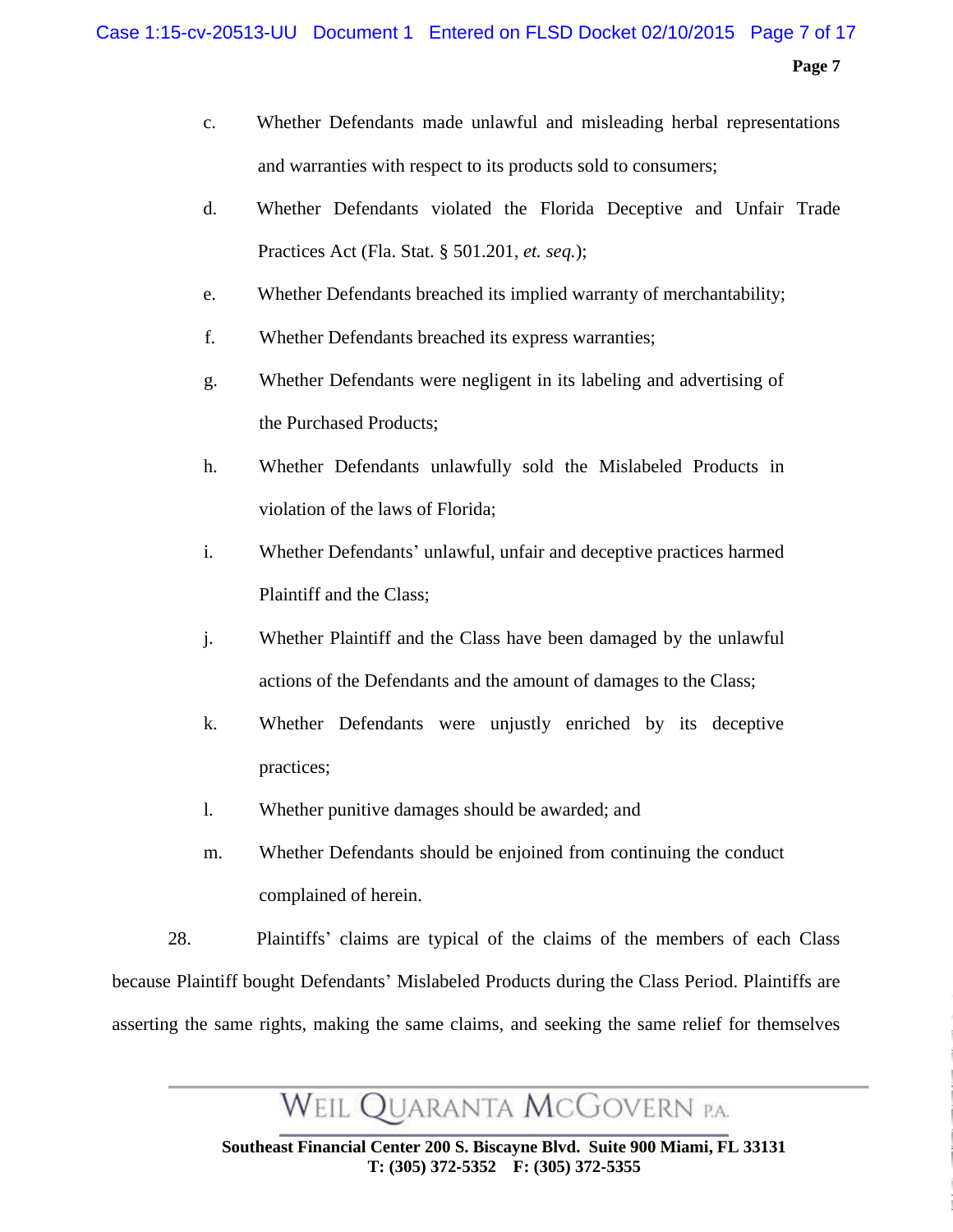### Case 1:15-cv-20513-UU Document 1 Entered on FLSD Docket 02/10/2015 Page 8 of 17

**Page 8**

and for all other class members. Defendants' unlawful, unfair and/or fraudulent actions concern the same business practices described herein irrespective of where they occurred or were experienced. Plaintiff and each Class Member sustained similar injuries arising out of Defendants' conduct in violation of Florida law.

29. The injuries of each member of each Class were caused directly by Defendants' wrongful conduct. The factual underpinning of Defendants' misconduct is common to all Class members of each class and represents a common thread of misconduct resulting in injury to all members of each Class. Plaintiff's claims arise from the same practices and course of conduct that give rise to the claims of each member of the Class and are based on the same legal theories.

30. Plaintiffs are adequate representative of the Plaintiff Class because Plaintiffs are members of the Plaintiff Class and Plaintiffs' interests do not conflict with the interests of the members of the Class that Plaintiff seeks to represent. Plaintiffs are represented by experienced and able counsel who have litigated numerous class actions, and Plaintiffs' counsel intends to prosecute this action vigorously for the benefit of the entire Plaintiff Class. Plaintiffs and Plaintiffs' counsel can fairly and adequately protect the interests of the members of the members of the Plaintiff Class.

31. The class action is the best available method for the efficient adjudication of this litigation because individual litigation of the Plaintiff Class claims would be impracticable and individual litigation would be unduly burdensome to the courts. Individual litigation has the potential to result in inconsistent or contradictory judgments. A class action in this case presents fewer management problems and provides the benefits of single adjudication, economies of

WEIL QUARANTA MCGOVERN P.A.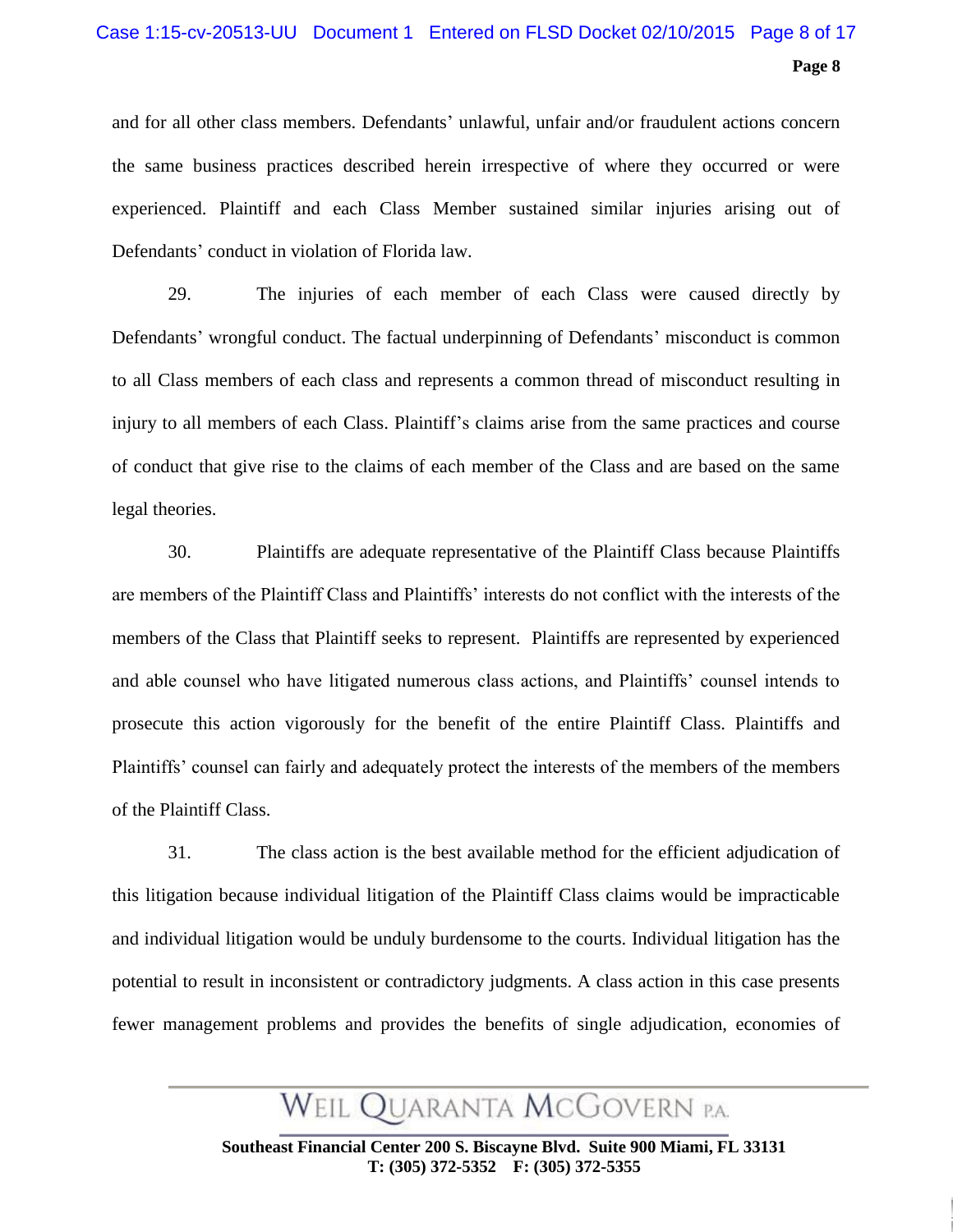# Case 1:15-cv-20513-UU Document 1 Entered on FLSD Docket 02/10/2015 Page 9 of 17

**Page 9**

scale, and comprehensive supervision by a single court. As the damages suffered by individual members of the Class may be relatively small, the expense and burden of individual litigation would make it difficult or impossible for individual members of the Class to redress the wrongs done to them, while an important public interest will be served by addressing the matter as a class action. Class treatment of common questions of law and fact would also be superior to multiple individual actions or piecemeal litigation in that class treatment will conserve the resources of the Court and the litigants, and will promote consistency and efficiency of adjudication.

#### **CAUSES OF ACTION**

#### **FIRST CAUSE OF ACTION (Violation of Florida's Deceptive and Unfair Trade Practices Act Fla. Stat. §§ 501.201,** *et seq***.)**

32. Plaintiff realleges and incorporates herein by reference Paragraphs 1 through 31 above.

33. Defendants' conduct constitutes unlawful deceptive and unconscionable trade practices. Defendants' conduct was consumer-oriented and this conduct had broad impact on consumers at large. Defendants engaged in false, misleading and unlawful advertising, marketing and labeling of Defendants' Mislabeled Products. Defendants' manufacturing, distribution and sale of Defendants' Mislabeled Products were similarly unlawful.

34. Defendants unlawfully sold Defendants' Mislabeled Products in Florida during the Class Period.

35. As fully alleged above, by advertising, marketing, distributing and selling mislabeled and mislabeled Defendants' Mislabeled Products to Plaintiff and other members of

WEIL QUARANTA MCGOVERN P.A.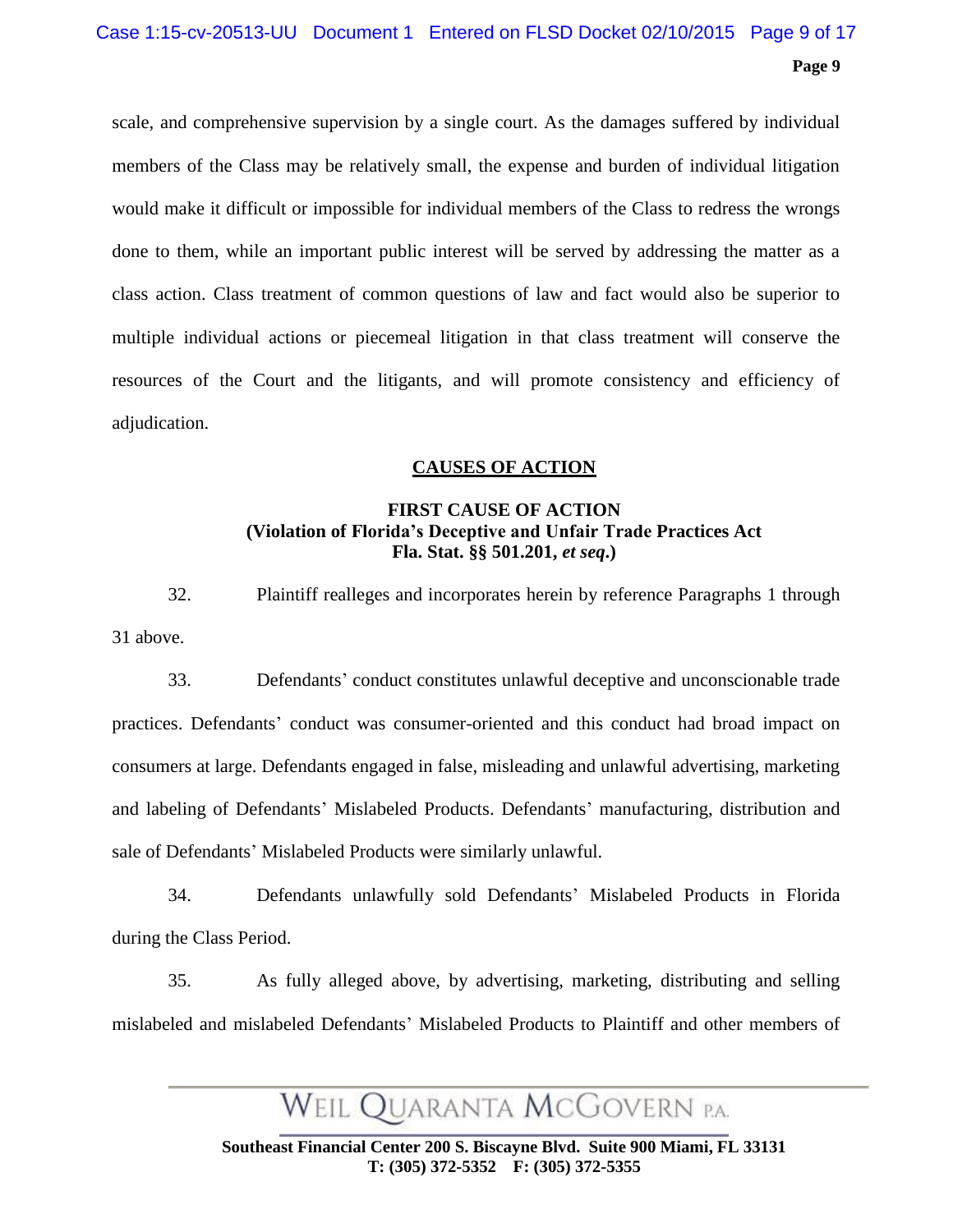### Case 1:15-cv-20513-UU Document 1 Entered on FLSD Docket 02/10/2015 Page 10 of 17

**Page 10**

the Class who purchased Defendants' Mislabeled Products in Florida, Defendants engaged in, and continue to engage in, unlawful deceptive and unconscionable trade practices.

36. Defendants' misleading marketing, advertising, packaging and labeling of Defendants' Mislabeled Products were likely to deceive reasonable consumers.

37. Plaintiff and other members of the Class who purchased Defendants' Mislabeled Products in Florida were deceived.

38. Defendants have engaged in unlawful deceptive and unconscionable trade practices.

39. Plaintiff and other members of the Class who purchased Defendants' Mislabeled Products in Florida were injured by Defendants' unlawful deceptive and unconscionable trade practices.

40. Plaintiff and other members of the Class who purchased Defendants' Mislabeled Products in Florida were injured as a result of Defendants' unlawful deceptive and unconscionable trade practices.

41. Defendants sold to Plaintiff and the members of the Class who purchased Defendants' Mislabeled Products in Florida, a product that had no economic value. Defendants' violation of Fla. Stat. § 501.201, *et. seq.* remains ongoing.

42. As a direct and proximate cause of Defendants' violation of Fla. Stat. § 501.201, *et. seq.*, Plaintiff and the members of the Class who purchased Defendants' Mislabeled Products in Florida were injured when they paid for these illegal and worthless products. Plaintiff and the members of the Class who purchased Defendants' Mislabeled Products in Florida have been damaged in an amount to be determined at trial.

Weil Quaranta McGovern p.a.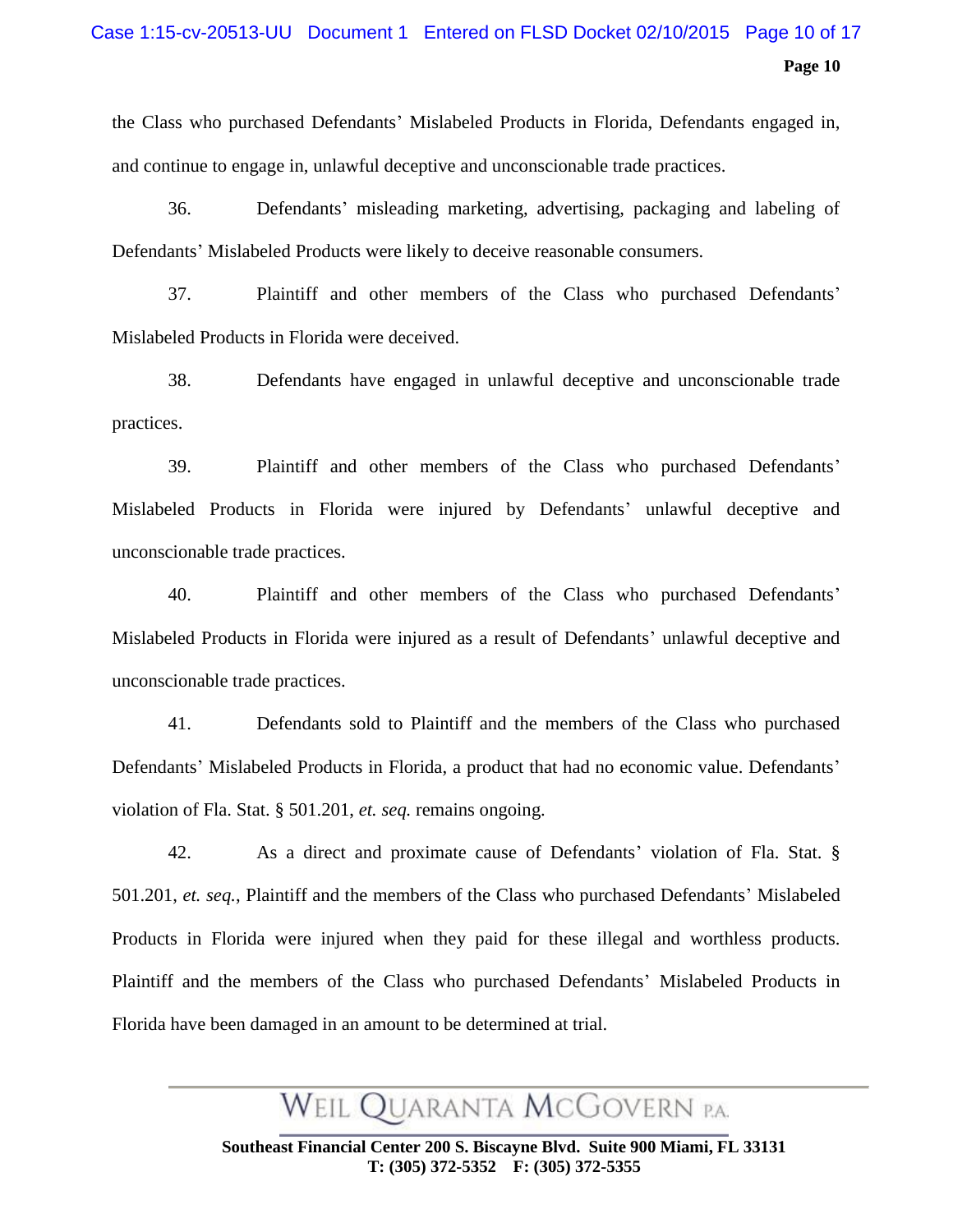### Case 1:15-cv-20513-UU Document 1 Entered on FLSD Docket 02/10/2015 Page 11 of 17

#### **Page 11**

43. As a result of Defendants' unlawful deceptive and unconscionable trade practices, Plaintiff and the members of the Class who purchased Defendants' Mislabeled Products in Florida, pursuant to Fla. Stat. § 501.201, *et. seq*., are entitled to damages and such other orders and judgments which may be necessary to disgorge Defendants' ill-gotten gains and to restore to Plaintiff and the members of the Class who purchased Defendants' Mislabeled Products in Florida any money paid for Defendants' Mislabeled Products.

44. The conduct described above constitutes unfair or deceptive trade practices predominately and substantially affecting the conduct of trade or commerce throughout the United States in violation of the Florida Deceptive and Unfair Trade Practice Act, Fla. Stat. § 501.201, *et. seq.*, and other similar state statutes prohibiting unfair and deceptive acts and practices (collectively "DUTPA").

45. The Defendants' deceptive trade practices are the proximate cause of the Plaintiff and the members of the class having suffered damages in an amount to be proven at trial.

46. Defendants' conduct complained of herein renders it liable under the other states' DUTPAs for damages for the consequences of such conduct.

47. Defendants' actions were willful, wanton, malicious, and in total disregard for the rights of the Plaintiff and Class Members. Defendants knew or should have known, in light of the surrounding circumstances that their conduct in violation of states' Deceptive and Unfair Trade Practices Acts would naturally and probably result in damages to Plaintiff and Class Members. Defendants continued its wrongful conduct with malice or in reckless disregard of the consequences, from which malice may be inferred. Further, Defendants intentionally

# WEIL QUARANTA MCGOVERN P.A.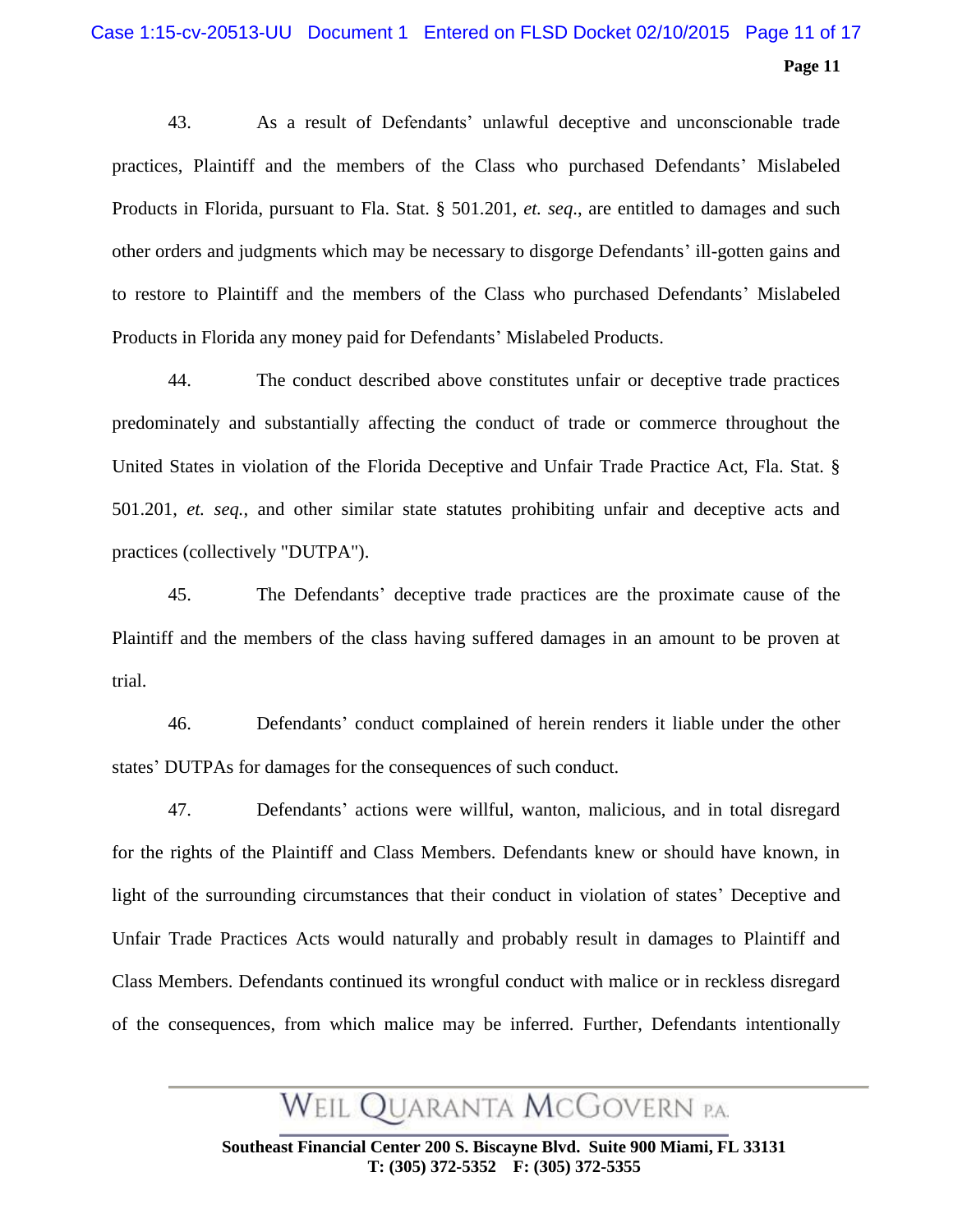# Case 1:15-cv-20513-UU Document 1 Entered on FLSD Docket 02/10/2015 Page 12 of 17

**Page 12**

pursued its course of conduct for the purpose of causing Plaintiff and Class Members damages. Punitive damages should be awarded to deter the actions of Defendants and others who might engage in similar action or conduct.

48. Plaintiff and Class Members are entitled to any and all penalties and/or multipliers of damages as may be provided for in the states' DUTPAs.

49. Plaintiff and Class Members are entitled to an injunction enjoining the Defendants from further deceptive and unfair trade practices in connection with the sale of the Mislabeled Products.

50. Plaintiff and Class Members are entitled to an award of reasonable attorneys' fees, costs of this action, plus pre and post judgment interest as may be allowed by law.

WHEREFORE, based upon the foregoing, Plaintiff and Class Members are entitled to compensatory damages, disgorgement of unjust profits, restitution, recission and/or an injunction enjoining such unfair trade practices, along with prejudgment interest, statutory attorneys' fees, court costs and any other remedy this Court deems just and proper.

#### **SECOND CAUSE OF ACTION (Unjust Enrichment)**

51. Plaintiff realleges and incorporates herein by reference Paragraphs 1 through 31 above.

52. As a result of Defendants' unlawful and deceptive actions described above, Defendants were enriched at the expense of Plaintiff and the Class through the payment of the purchase price for the Mislabeled Products.

53. Under the circumstances, it would be against equity and good conscience to permit Defendants to retain the ill-gotten benefits that they received from the Plaintiff and the

Weil Quaranta McGovern p.a.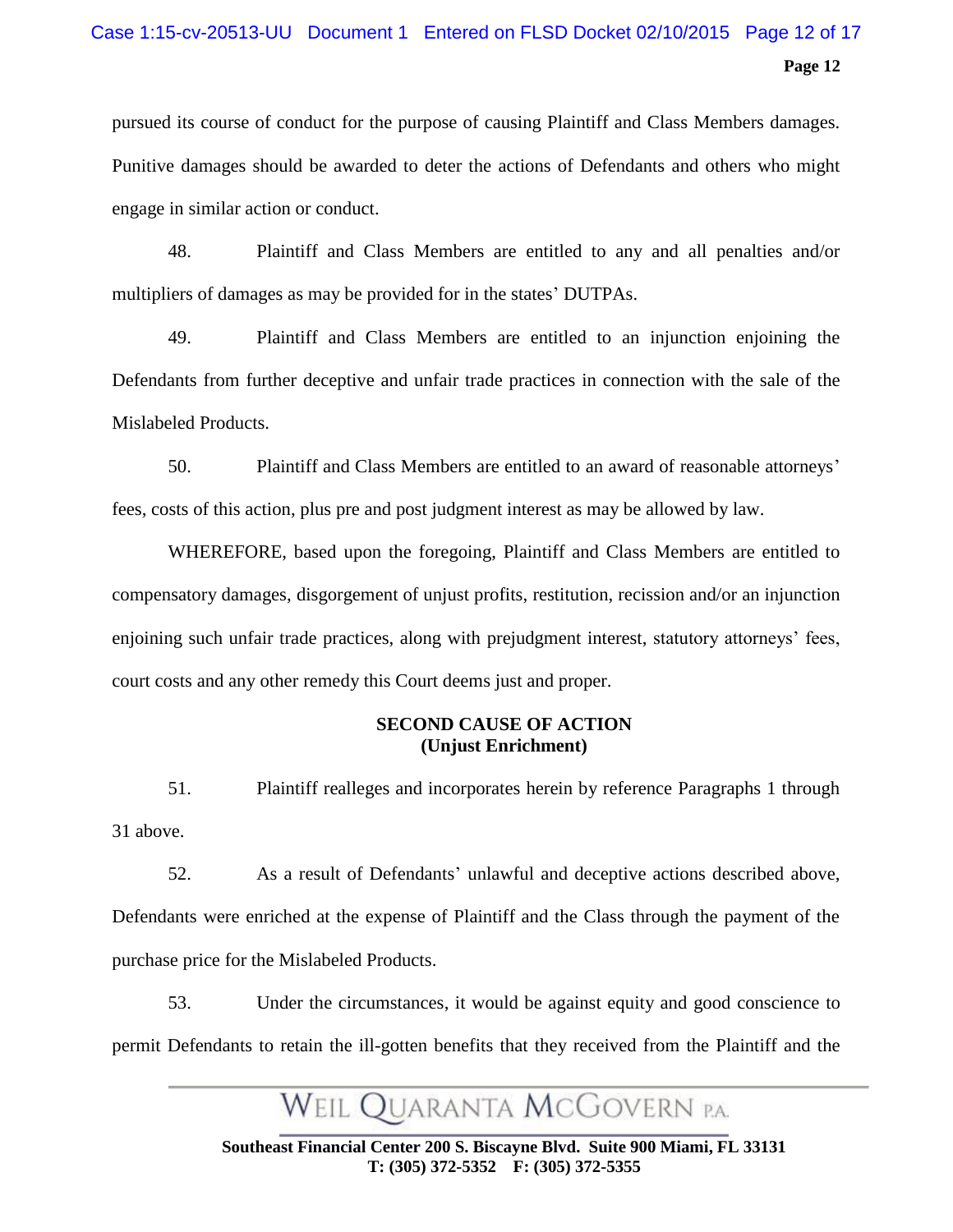### **Page 13** Case 1:15-cv-20513-UU Document 1 Entered on FLSD Docket 02/10/2015 Page 13 of 17

Class, in light of the fact that the Mislabeled Products purchased by Plaintiff and the Class were illegal products and were not what Defendants represented them to be. Thus, it would be unjust and inequitable for Defendants to retain the benefit without restitution to the Plaintiff and the Class for the monies paid to Defendants for the Mislabeled Products.

#### **THIRD CAUSE OF ACTION (Breach of Implied Warranty of Merchantability)**

54. Plaintiff realleges and incorporates herein by reference Paragraphs 1 through 31 above.

55. Implied in the purchase of the Mislabeled Products by Plaintiff and the Class is the warranty that the purchased products are legal and can be lawfully sold and possessed.

56. Defendants reasonably knew or should have known those Mislabeled Products were unlawful for sale.

57. When Defendants sold these products they impliedly warranted that the products were legal and could be lawfully possessed and/or sold and therefore, merchantable.

58. No reasonable consumer would knowingly purchase a product that is illegal to own or possess.

59. The purchased Mislabeled Products were unfit for the ordinary purpose for which they were intended.

60. In fact, this Mislabeled Products were illegal, mislabeled, and economically worthless.

61. As a result, Plaintiff and the Class were injured through their purchase of unsuitable, useless, illegal and unsellable products.

WEIL QUARANTA MCGOVERN P.A.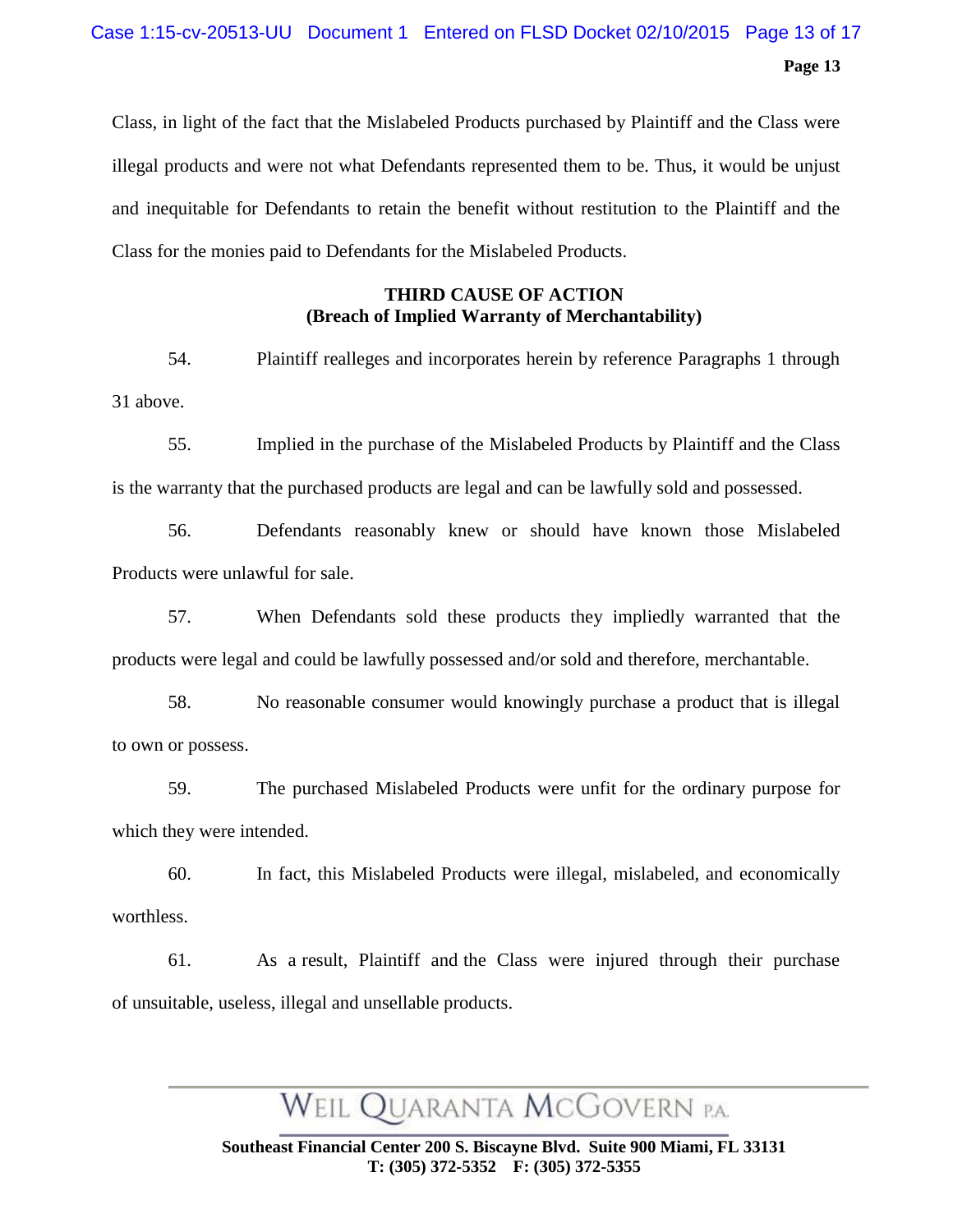62. By reason of the foregoing, Plaintiff and the Class were damaged in the amount they paid for Mislabeled Products.

#### **FOURTH CAUSE OF ACTION (Breach of Express Warranty)**

63. Plaintiff realleges and incorporates herein by reference Paragraphs 1 through 31 above.

64. Defendants' representations of fact and/or promises on the labels relating to their Mislabeled Products created express written warranties that the product would conform to Defendants' representation of fact and/or promises.

65. The Defendants' description of the ingredients on the labeling of their Mislabeled Products became part of the basis of the bargain, creating express written warranties that the product purchased by Plaintiff and the other Class Members would conform to Defendants' description and specification. The Mislabeled Products purchased by Plaintiff did not so conform.

66. Defendants provided warranties that its Mislabeled Products were labeled in compliance with state law and were not mislabeled under state law. Defendants breached these express written warranties.

67. As a result of the foregoing, Plaintiff and the other Class Members have suffered damages, in that the value of the product they purchased was less than warranted by Defendant.

68. Defendants engaged in a scheme of offering the Mislabeled Products for sale to Plaintiff and members of the Class by way of, inter alia, false and misleading product packaging and labeling.

WEIL QUARANTA MCGOVERN P.A.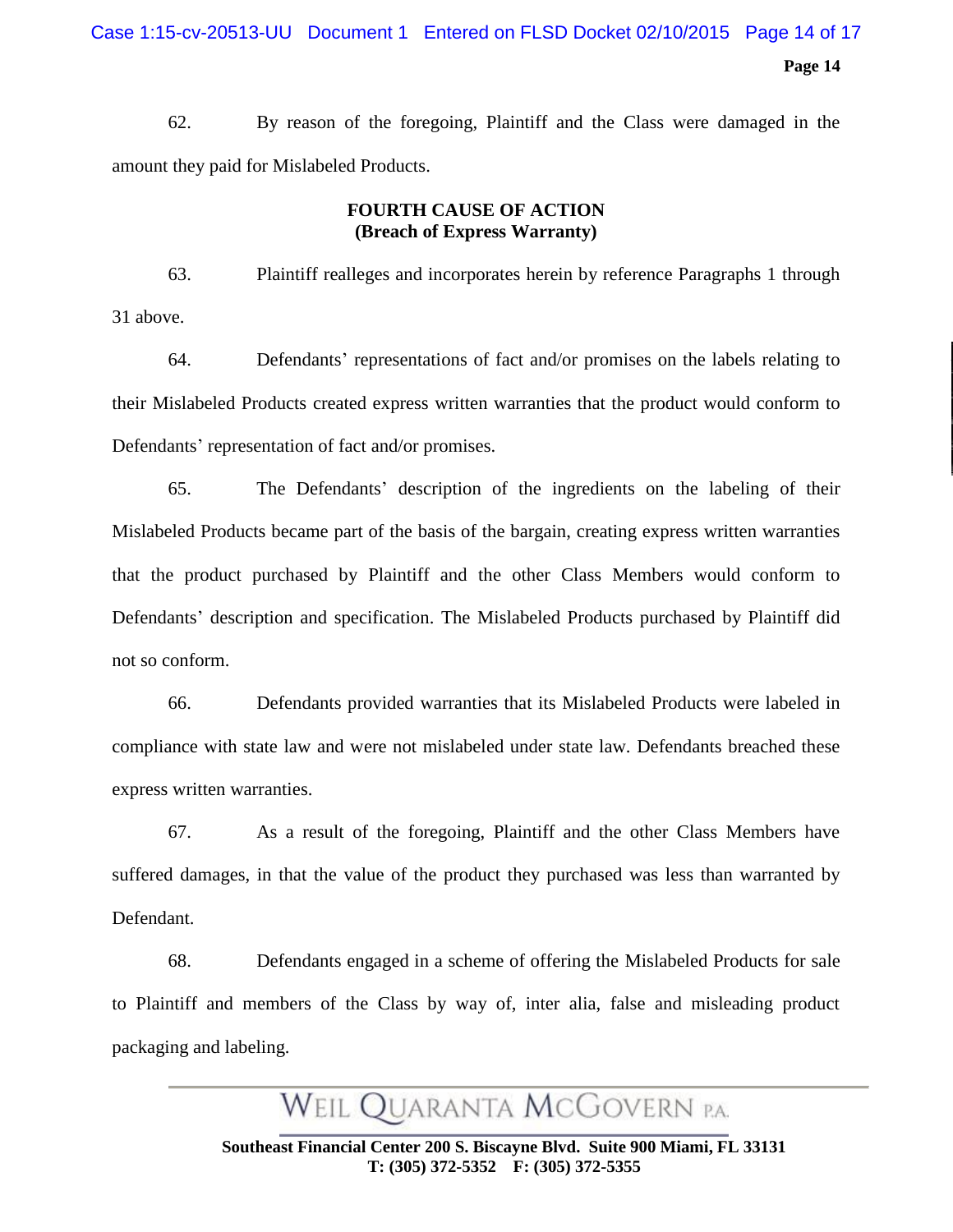69. Plaintiff and the Class were the intended beneficiaries of such representations and warranties.

70. Plaintiff asserts this cause of action for violations of Florida law pertaining to express warranties. Plaintiff and the Class were injured as a result of Defendants' breach of their express warranties about the Mislabeled Products. Plaintiff and the Class are entitled to damages arising from the breach of warranty.

#### **FIFTH CAUSE OF ACTION (Negligence)**

71. Plaintiff realleges and incorporates herein by reference Paragraphs 1 through 31 above.

72. In making representations of fact to Plaintiff and the other Class members about their Mislabeled Products, Defendants failed to lawfully label or advertise their Mislabeled Products and violated their duties to disclose the material facts alleged above. Among the direct and proximate causes of said failure to disclose were the negligence and carelessness of Defendant.

73. Plaintiff and the other Class members, as a direct and proximate cause of Defendants' breaches of their duties, reasonably relied upon such representations to their detriment. By reason thereof, Plaintiff and the other Class members have suffered damages.

74. As described above, Defendants' actions violated a number of express statutory provisions designed to protect Plaintiff and the Class. Defendants' illegal actions constitute negligence per se. Moreover, the statutory food labeling and misbranding provisions violated by Defendants are strict liability provisions.

WEIL QUARANTA MCGOVERN P.A.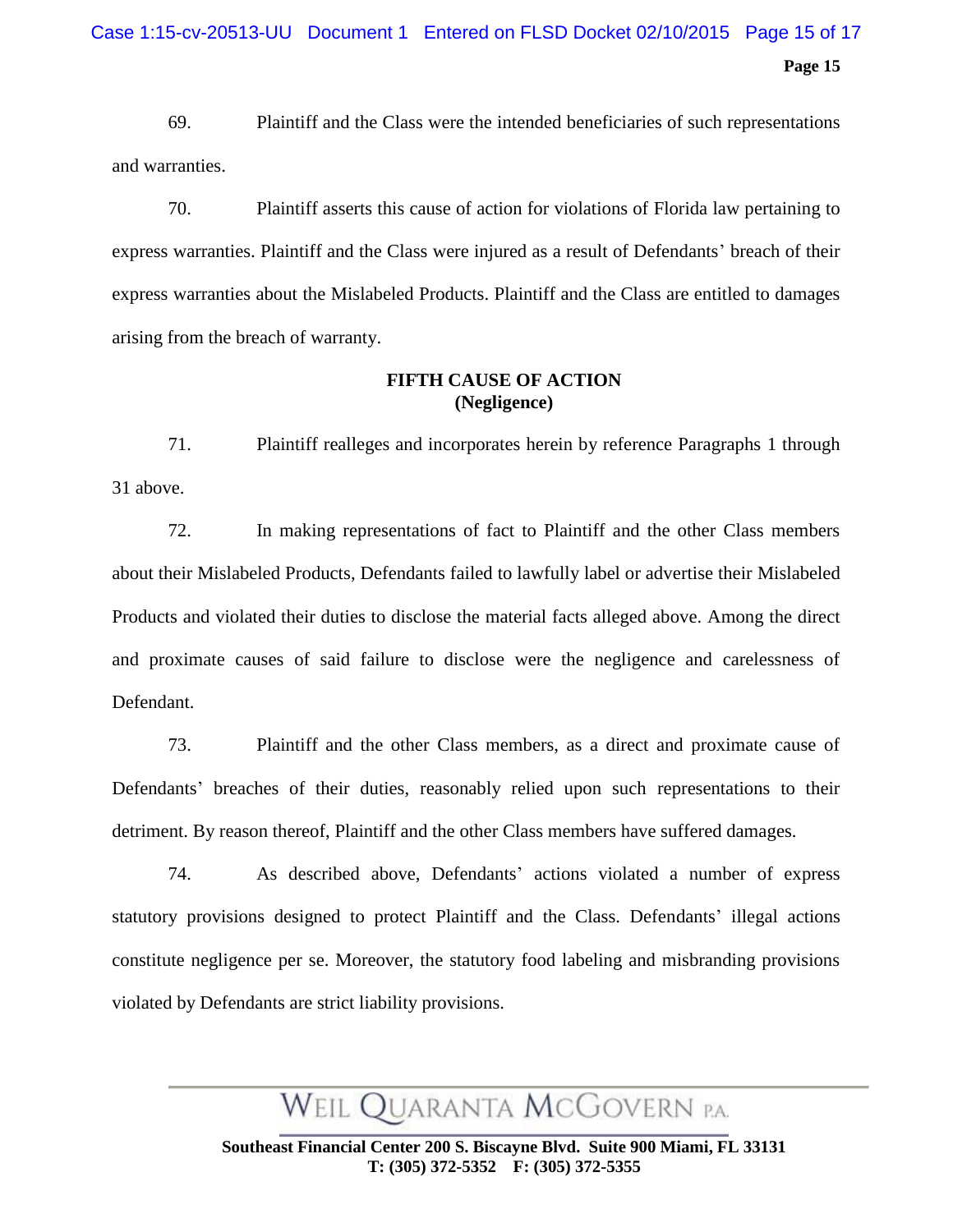75. As alleged above, Plaintiff and the Class were injured by Defendants' unlawful actions and are entitled to recover an amount to be determined at trial due to the injuries and loss they suffered as a result of Defendants' negligence.

#### **JURY DEMAND**

Plaintiff hereby demands a jury trial on all claims in this action.

#### **PRAYER FOR RELIEF**

WHEREFORE, Plaintiff, individually and on behalf of all other similarly situated persons, prays for judgment against Defendants as follows:

- A. An order certifying this action to be a proper class action pursuant to Federal Rule of Civil Procedure 23, establishing an appropriate Class and any Subclasses the Court deems appropriate, and finding that Plaintiff is a proper representative of the Class;
- B. Actual and/or compensatory damages and/or the recovery of civil penalties as provided by Fla. Stat. § 501.2075 and/or an award equal to the amount by which the Defendants have been unjustly enriched;
- C. An order awarding pre-judgment and post-judgment interest;
- D. The costs of this proceeding and attorneys' fees, as provided by Fla. Stat. § 501.2105;
- E. Punitive damages in an appropriate amount;
- F. An order permanently enjoining Defendants from continuing their unfair and/or deceptive conduct; and
- G. Any further compensatory, injunctive, equitable or declaratory relief including refunds as may be just and proper.

WEIL QUARANTA MCGOVERN P.A.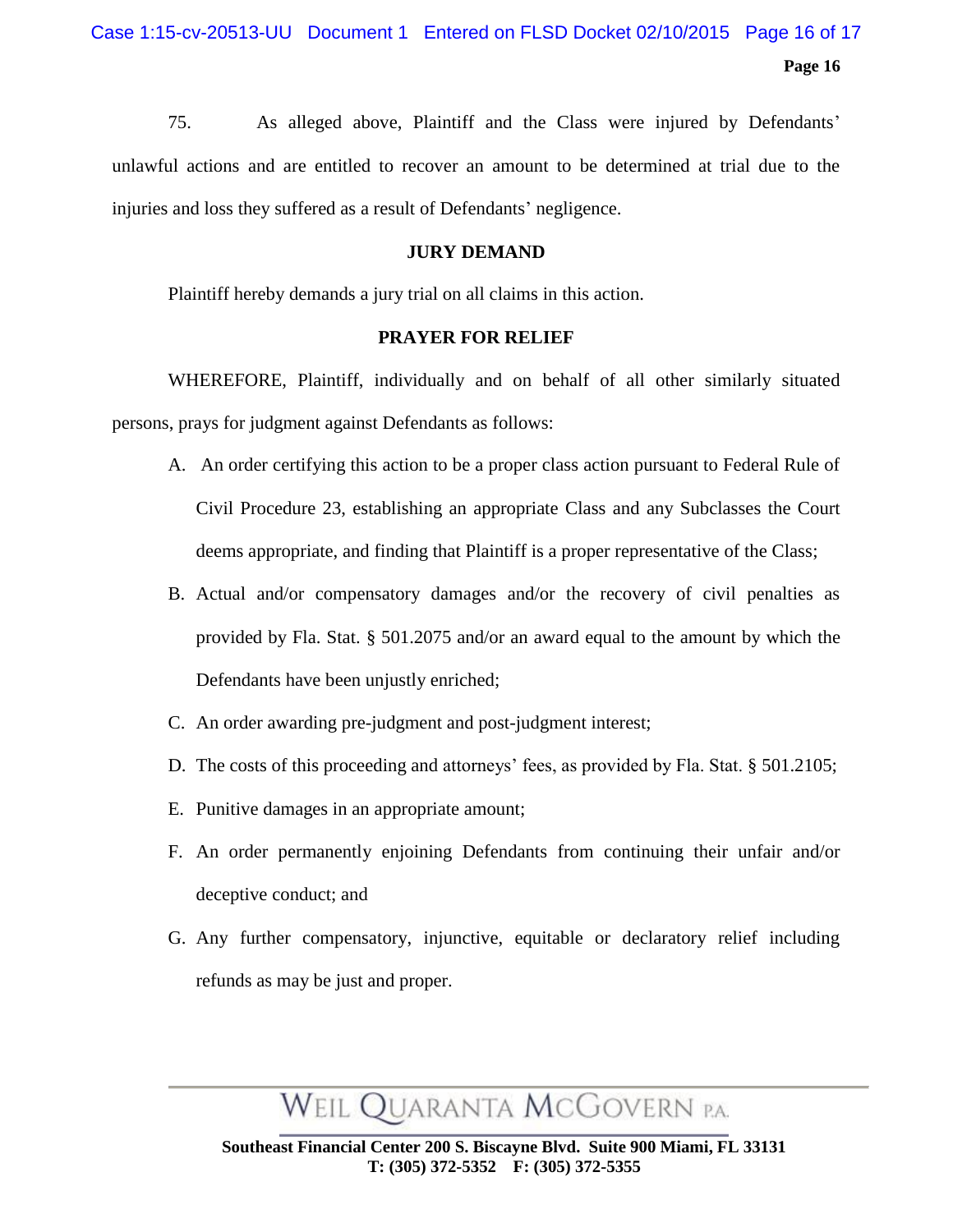Dated: February 9, 2015.

Respectfully submitted,

 */s/ Theodore Babbitt \_/s/ Ronald P. Weil\_\_\_\_*  Theodore Babbitt Fla. Bar No. 091146 Fla. Bar No. 169966 **Babbitt Johnson Osborne [Ronald@wqmlaw.net](mailto:Ronald@wqmlaw.net) & LeClainche, P.A.** John M. Quaranta 1641 Worthington Road Fla. Bar No. 940641 Suite 100 (33049) John @wqmlaw.net P.O. Box 4426 Wendi L. Ribaudo West Palm Beach, FL 33402-4426 Fla. Bar No. 091976 T: (561)684-2500 [Wribaudo@wqmlaw.net](mailto:Wribaudo@wqmlaw.net) F: (561) 684-6308

#### [tedbabbitt@babbitt-johnson.com](mailto:tedbabbitt@babbitt-johnson.com) **WEIL QUARANTA MCGOVERN, P.A.**

200 South Biscayne Boulevard Southeast Financial Center, Suite 900 Miami, Florida 33131 T: (305) 372-5352 F: (305) 372-5355

 *Attorneys for Plaintiff*

WEIL QUARANTA MCGOVERN P.A.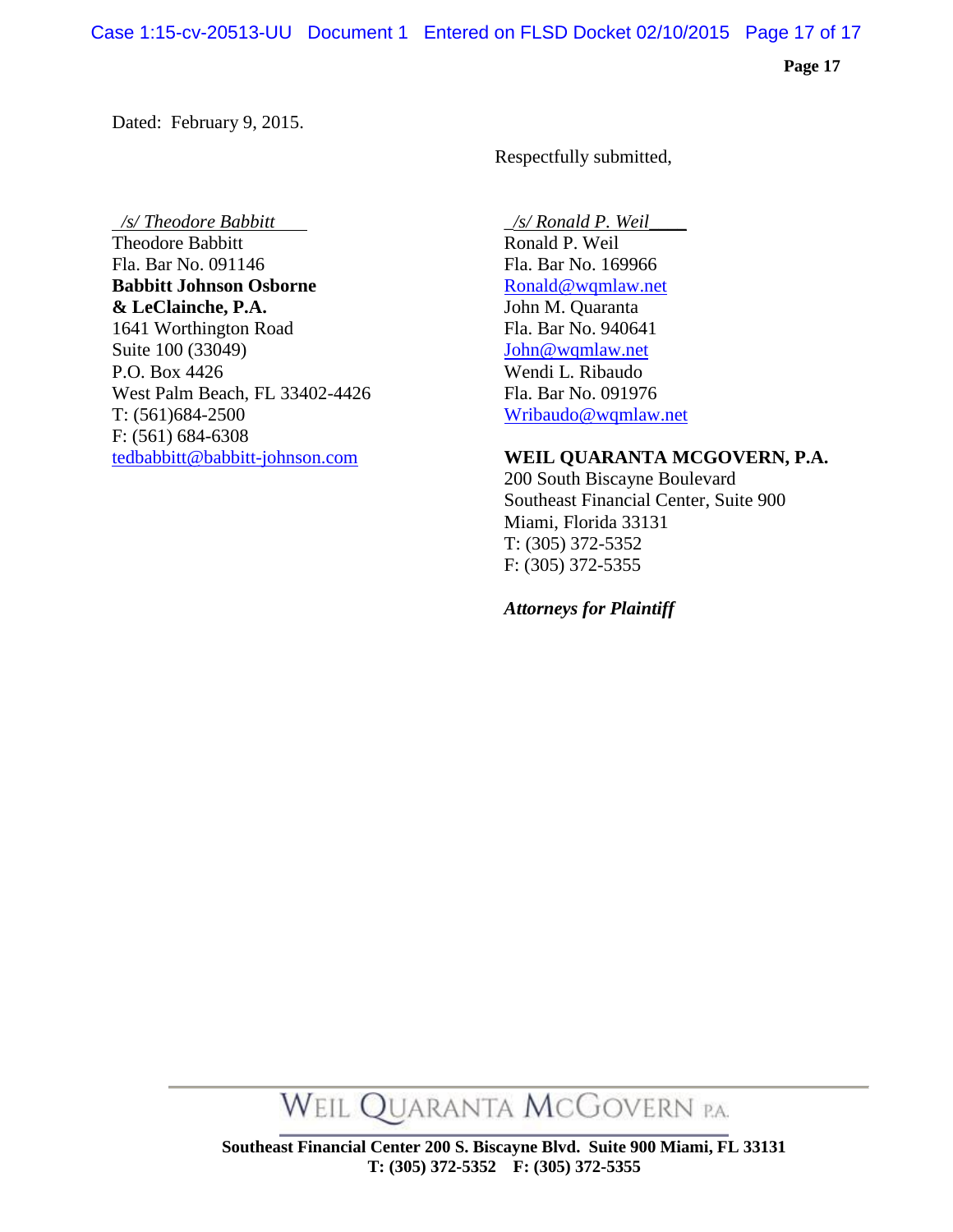#### **START (Rev. 12/12)** CIVIL COVER SHEET

The JS 44 civil cover sheet and the information contained herein neither replace nor supplement the filing and service of pleadings or other papers as required by law, except as provided by local rules of court. This form,

# I. (a) PLAINTIFFS KELLY REYES, individually and on behalf of DEFENDANTS GENERAL NUTRITION CORPORATION, a<br>all others similarly situated Fore and Benefit Corporation GENERAL

(b) County of Residence of First Listed Plaintiff Miami-Dade County of Residence of First Listed Defendant (*EXCEPT IN U.S. PLAINTIFF CASES*) (*IN U.S. PLAINTIFF CASES ONLY*) (EXCEPT IN U.S. PLAINTIFF CASES) (IN U.S. PLAINTIFF CASES)

NOTE: IN LAND CONDEMNATION CASES, USE TliE LOCATION oF THE TRACT OF LAND INVOLVED.

Foreign Profit Corporation, GENERAL 1012

(c) Attorneys (Firm Name, Address, and Telephone Number) Attorneys (If Known)

Weil Quaranta McGovern, P.A.

200 S. Biscayne Blvd., Suite 900, Miami, FL 33131

(d) Check County Where Action Arose: V MIAMI- DADE O MONROE O BROWARD O PALM BEACH O MARTIN O ST. LUCIE O INDIAN RIVER O OKEECHOBEE O HIGHLANDS

| II. BASIS OF JURISDICTION    |     | (Place an " $X$ " in One Box Only)                         |                                            |          |        | <b>III. CITIZENSHIP OF PRINCIPAL PARTIES</b> (Place an "X" in One Box for Plaintiff) |      |          |
|------------------------------|-----|------------------------------------------------------------|--------------------------------------------|----------|--------|--------------------------------------------------------------------------------------|------|----------|
|                              |     |                                                            | (For Diversity Cases Only)                 |          |        | and One Box for Defendant)                                                           |      |          |
| U.S. Government              |     | Federal Question                                           |                                            | PTF      | DEF    |                                                                                      | PTF  | DEF      |
| Plaintiff                    |     | (U.S. Government Not a Party)                              | Citizen of This State                      | ℒ        | $\Box$ | Incorporated or Principal Place<br>of Business In This State                         | ו ⊤  | ⊟ 4      |
| U.S. Government<br>Defendant | 4 ⊠ | Diversity<br>(Indicate Citizenship of Parties in Item III) | Citizen of Another State                   | $\Box$ 2 | ☑      | Incorporated and Principal Place<br>of Business In Another State                     | II 5 | $\Box$   |
|                              |     |                                                            | Citizen or Subject of a<br>Foreign Country |          |        | Foreign Nation                                                                       | 16   | $\Box$ 6 |

#### IV. NATURE OF SUIT (Place an "X" in One Box Only) CONTRACT TORTS FORFEITURE/PENALTY BANKRUPTCY OTHER STATUTES<br>
1999 110 Airplane 120 Marine 120 Marine 120 Marine 120 Marine 120 Marine 120 Marine 120 Marine 120 Marine 120<br>
1999 123 Mithdrawal 120 Marine 120 Marine 120 Mari **PERSONAL INJURY PERSONAL INJURY O** 625 Drug Related Seizure **D** 422 Appeal 28 USC 158 **D** 375 False Claims Act **D** 365 Personal Injury - of Property 21 USC 881 **0** 423 Withdrawal **D** 400 State Reapportion 0 <sup>120</sup> Marnie <sup>0310</sup> Airplane 0 <sup>365</sup> Personal Injury ofProperty <sup>21</sup> USC <sup>811</sup> <sup>0423</sup> Withdrawal 0 <sup>400</sup> State Reapportionment 0 1315 Airplane Product | Product Liability | 690 Other 28 USC 157 | 410 Antitrust | 410 Antitrust | 410 Antitrust | 430 Banks and Banking 0 140 Negotiable Instrument Liability | 367 Health Care/ 0 430 Banks and B<br>
1990 Banks and Banks and Banking Banking Banking Banking Banking Banks and Banking Banks and Banking Banks and<br>
1990 Banks and Banking Banking Ba 0 150 Recovery of Overpayment 320 Assault, Libel & Pharmaceutical & PROPERTY RIGHTS D 450 Commerce<br>
8 Enforcement of Judgment Slander Personal Injury Personal Injury D 320 Copyrights D 460 Deportation & Enforcement of Judgment Slander Personal Injury (BISEO Copyrights 15130 Personal Injury District Copyrights 1520 Copyrights 1520 Copyrights 1520 Copyrights 1520 Copyrights 1520 Personal Injury District Copyrights 1520 Pe 0 151 Medicare Act 1930 Federal Employers' Product Liability | 1530 Patent 1530 Patent 1530 Patent 16470 Racketeer Influenced and<br>1521 Patent 1530 Federal Patent 1530 Patent 1647 Corrupt Organizations 1530 Patent 1647 Corr 0 152 Recovery of Defaulted Liability 1368 Asbestos Personal 1984 Trademark Corrupt Organizations Corrupt Organizations 1984 Organizations 1984 Organizations 1984 Organizations 10340 Marine 10340 Marine 10340 Marine 10340 Student Loans<br>
(Excl. Veterans) 5345 Marine Product Liability LABOR SOCIAL SECURITY 1996 Consumer Credit<br>
1990 Cable/Sat TV Liability PERSONAL PROPERTY 10 Fair Labor Standards 1861 HIA (1395ff) 1850 Securities/Commodities/ 0 Recovery of Overpayment Liability Liability PERSONAL PROPERTY D710 Fair Labor Standards D861 HIA (1395ff) D 850 Securities/<br>19 150 Motor Vehicle B 370 Other Fraud Act Commodities Commodities/Commodities/Commodities/Comm of Veteran's Benefits (350 Motor Vehicle B 370 Other Fraud Act Act C 362 Black Lung (923) Exchange Exchange<br>
160 Stockholders' Suits (355 Motor Vehicle 1371 Truth in Lending 1720 Labor/Mgnt. Relations (160 Stockholders' Su 0 190 Other Contract Product Liability<br>
190 Other Contract Product Liability<br>
190 Other Contract Product Liability<br>
190 Other Contract Product Liability<br>
190 Other Statutory Actions<br>
200 Other Personal<br>
200 Other Personal 1990 Contract Channel Channel Channel Channel Channel Channel Channel Channel Channel Channel Channel Channel Channel Channel Channel Channel Channel Channel Channel Channel Channel Channel Channel Channel Channel Channel 0 362 Personal Injury Product Liability 0 790 Other Labor Litigation Act<br>Med. Malpractice Product Liability 0 791 Empl. Ret. lnc.<br>
□ 896 Arbitration 1 REAL PROPERTY CIVIL RIGHTS PRISONER PETITIONS Security Act FEDERAL TAX SUITS 10 896 Arbitration<br>
1999 Administrative Procedure FEDERAL TAX SUITS 899 Administrative Procedure<br>
1999 Administrative Procedure FEDERAL TAX SUITS O 210 Land Condemnation 1440 Other Civil Rights Habeas Corpus: 0 870 Taxes (U.S. Plainting 1440 Other Civil Rights Habeas Corpus: 0 870 Taxes (U.S. Plainting 1463 Alien Detainee or Defendant) <table>\n<tbody>\n<tr>\n<th>220 Foreclosure</th>\n<th>□ 441 Voting</th>\n<th>463 Alien Detailed</th>\n<th>463</th>\n<th>Alien Dedaine<br/>Sentence</th>\n<th>463</th>\n<th>Alien Dedaine<br/>of Defendant</th>\n<th>Or Defendant</th>\n<th>Alten<br/>of Defendant</th>\n<th>240</th>\n<th>Neckve W of Appendix</th>\n</tr>\n<tr>\n<td>230 Rent Lease & Ejectment</td>\n<td>□ 442 Emplogunent</td>\n<td>□ 510</td>\n<td>Motions to Vacate</td>\n<td>□ 510</td>\n<td>Adcions<br/>Sentence <sup>O</sup> <sup>230</sup> Rent Lease & Ejectment 0442Eiri nployment <sup>0</sup> Solvent Proteinus (1500 Metrical and Metrical and Metrical and Metrical and Metrical and Metrical and Metrical and Metrical and Metrical and Metrical and Metrical and Metrical and Metrical and Metrical and Metrical and Met Sentence<br>
Sentence  $\Box_{\text{USC}}^{\text{871}}$  IRS-Third Party 26  $\Box$  240 Torts to Land  $\Box$  443 Housing/  $\Box$  245 Tort Product Liability  $\Box$  445 Amer, w/Disabilities  $\Box$  530 General □ 245 Tort Product Liability □ 445 Amer. w/Disabilities - □ 530 General IMMIGRATION<br>□ 290 All Other Real Property Employment □ 535 Death Penalty □ 462 Naturalization App □ 290 All Other Real Property Employment 0 535 Death Penalty 1462 Naturalization Application<br>□ 446 Amer. w/Disabilities - □ 540 Mandamus & Other □ 465 Other Immigration  $\Box$ 446 Amer. w/Disabilities -  $\Box$  540 Mandamus & Other  $\Box$  465 Other In Other  $\Box$  550 Civil Rights Actions  $\Box$  448 Education 555 Chison Condition □ Conditions of Confinement Appeal to<br>District **V. ORIGIN** (Place an "X" in One Box Only)<br>  $\boxed{3}$  Re-filed (See  $\boxed{1}$  4 Reinstated or  $\boxed{1}$  5 Transferred from  $\boxed{1}$  6 Multidistrict  $\boxed{7}$  didge from  $\boxed{3}$  Re-filed (See  $\boxed{1}$  4 Reinstated or  $\boxed{1}$  5 Trans **13( I Original** 13) (*Place an "X" in One Box Only)*<br>
Original  $\Box$  2 Removed from  $\Box$  3 Re-filed (See  $\Box$  4 Reinstated or  $\Box$  5 Transferred from  $\Box$  6 Multidistrict  $\Box$  7 Magistrate  $\Box$  8 Remanded from State Court Magistrate Judgment VI. RELATED/ a) Re-filed Case  $\Box$ YES  $\vec{q}$ NO b) Related Cases  $\Box$ YES  $\vec{q}$ NO **b**) Related Cases  $\Box$ YES  $\vec{q}$ NO RE-FILED CASE(S) JUDGE DOCKET NUMBER Cite the U.S. Civil Statute under which you are filing and Write a Brief Statement of Cause (Do not cite jurisdictional statutes unless diversity): VII. CAUSE OF ACTION iolation of FL's Decedptive & Unfair Trade Practices Act<br>ENGITI OF TRIAL via days estimated (for both sides to try entire case) VIII. REQUESTED IN CHECK IF THIS IS A CLASS ACTION DEMAND S<br>COMPLAINT: UNDER F.R.C.P. 23 5,000,000.00 / JURY DEMAND: G Yes  $\Box$  No **COMPLAINT:** UNDER F.R.C.P. 23 5,000,000.00 JURY DEMAND:  $Q$  'tes  $\Box$  No ABOVE INFORMATION IS TRUE & CORRECT TO THE BEST OF MY KNOWLEDGE<br>DATE SIGNATURE OF ATTORNEY DATE 'LURE OF KE -11R. 'Y OF RECO D February 9, 2015 FOR OFFICE USE ONLY RECEIPT <sup>A</sup> AMOUNT IFP JUDGE MAG JUDGE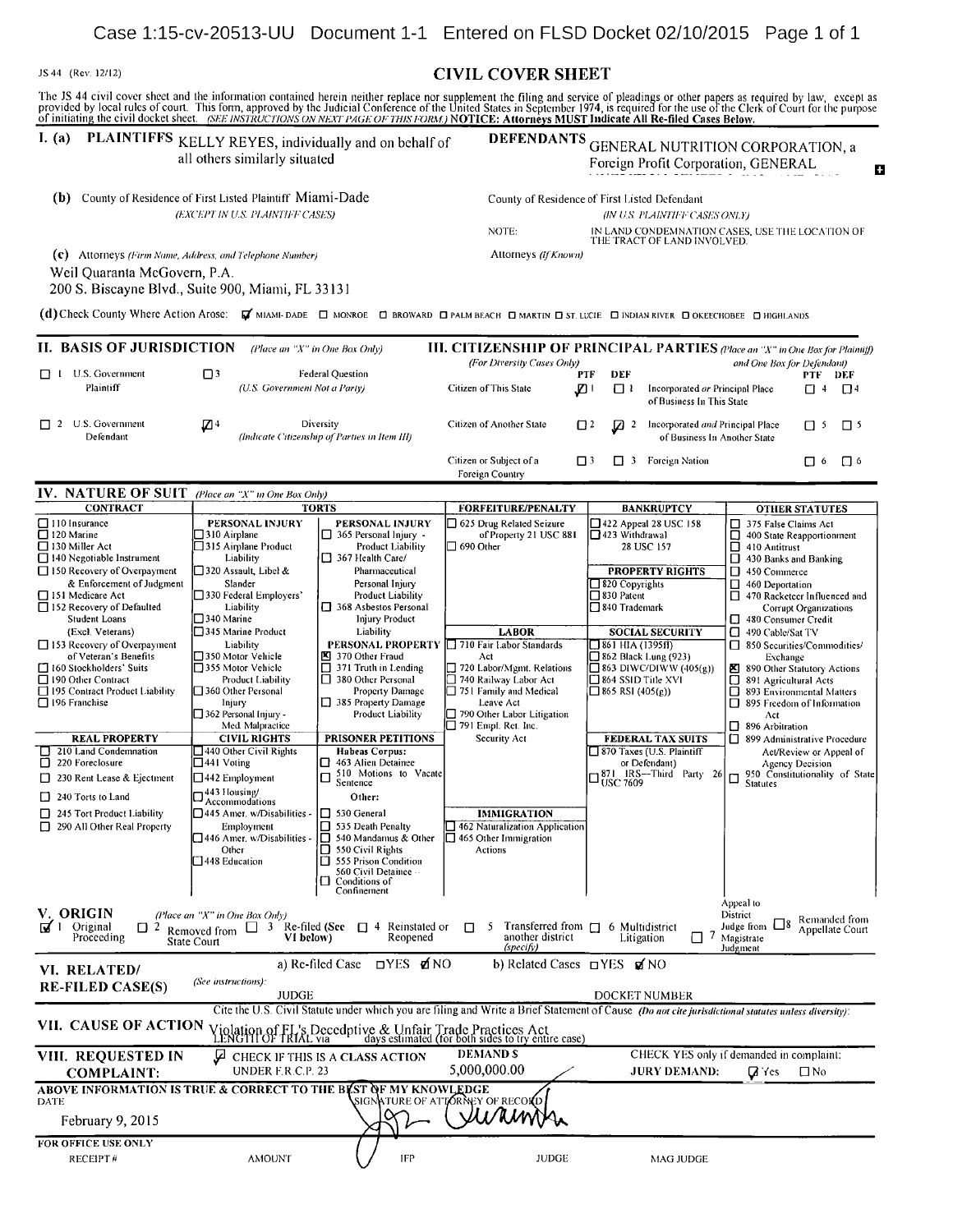Case 1:15-cv-20513-UU Document 1-2 Entered on FLSD Docket 02/10/2015 Page 1 of 2

AO <sup>440</sup> (Rev. 06/12) Summons in <sup>a</sup> Civil Action

### UNITED STATES DISTRICT COURT

for the

Southern District of Florida

í

)  $\lambda$ 

KELLY REYES, individually and on behalf of all others similarly situated

Plaintiff(s)

v. Civil Action No.

GENERAL NUTRITION CORPORATION, a Foreign Profit Corporation, GENERAL NUTRITION CENTERS, INC., and GNC HOLDINGS, INC.

Defendant(s)

#### SUMMONS IN A CIVIL ACTION

€ J,

To: (Defendant's name and address) GENERAL NUTRITION CORPORATION NRAI SERVICES, INC. - Registered Agent 1200 South Pine Island Road Plantation, FL 33324

A lawsuit has been filed against you.

Within 21 days after service of this summons on you (not counting the day you received it) — or 60 days if you are the United States or <sup>a</sup> United States agency, or an officer or employee of the United States described in Fed. R. Civ. P. 12 (a)(2) or (3) — you must serve on the plaintiff an answer to the attached complaint or a motion under Rule 12 of the Federal Rules of Civil Procedure. The answer or motion must be served on the plaintiff or plaintiff's attorney, whose name and address are: Ronald P. Weil. Esq. whose name and address are:

John M. Quaranta, Esq. Weil Quaranta McGovern, P.A. Southeast Financial Center 200 S. Biscayne Blvd., Suite 900 Miami, FL 33131

lf you fail to respond, judgment by default will be entered against you for the relief demanded in the complaint. You also must file your answer or motion with the court.

CLERK OF COURT

Date: 02/09/2015

Signature of Clerk or Deputy Clerk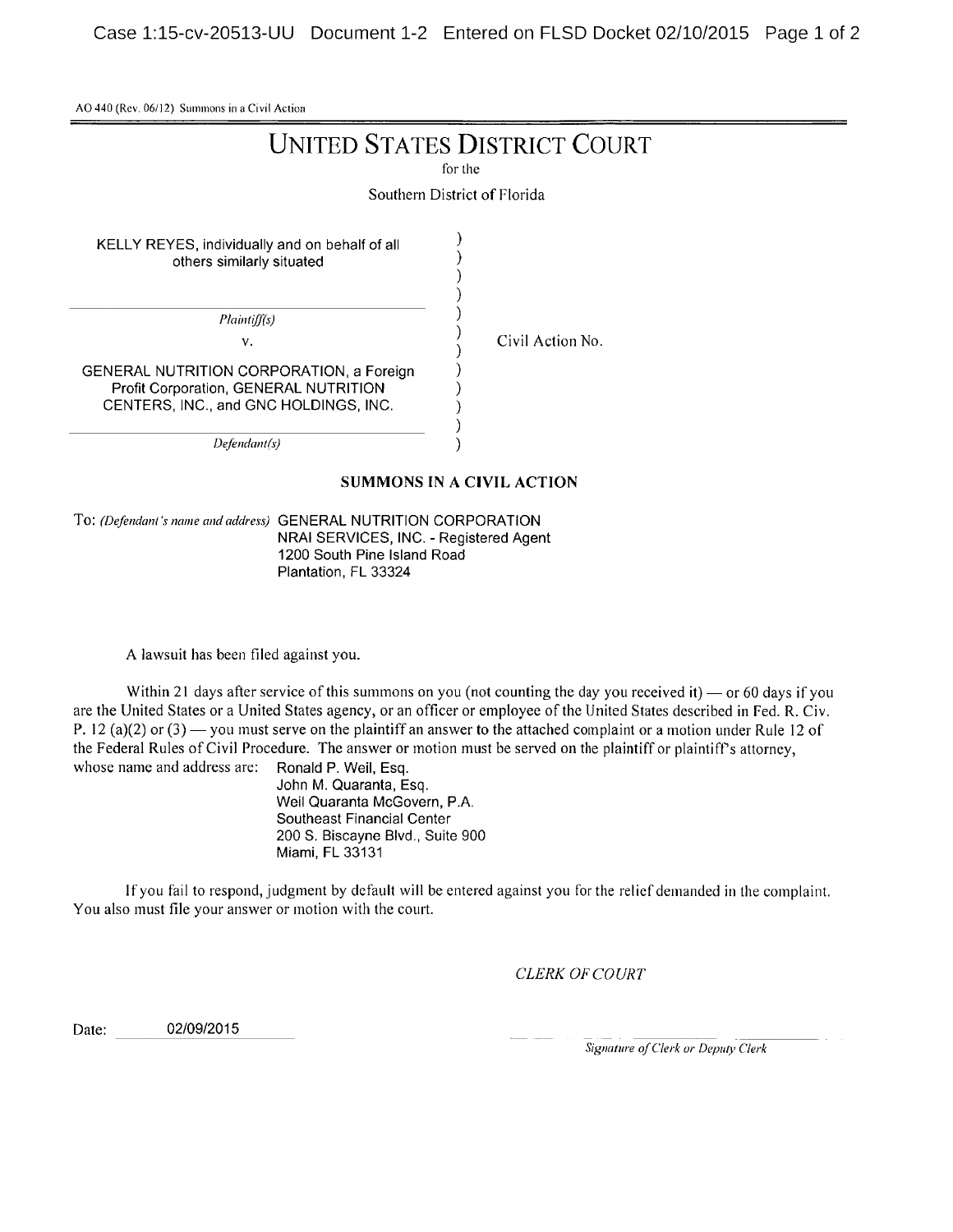Case 1:15-cv-20513-UU Document 1-2 Entered on FLSD Docket 02/10/2015 Page 2 of 2

AO 440 (Rev. 06/12) Summons in a Civil Action (Page 2)

Civil Action No.

#### PROOF OF SERVICE

#### (This section should not be filed with the court unless required by Fed. R. Civ. P. 4 (1))

|       |                                                                                                                                                                                                                                                                                                                                                                                                                                                                                                                                                          | This summons for (name of individual and title, if any)           |                                                                                                     |      |  |  |  |  |
|-------|----------------------------------------------------------------------------------------------------------------------------------------------------------------------------------------------------------------------------------------------------------------------------------------------------------------------------------------------------------------------------------------------------------------------------------------------------------------------------------------------------------------------------------------------------------|-------------------------------------------------------------------|-----------------------------------------------------------------------------------------------------|------|--|--|--|--|
|       | was received by me on (date)                                                                                                                                                                                                                                                                                                                                                                                                                                                                                                                             |                                                                   |                                                                                                     |      |  |  |  |  |
|       | $\Box$ I personally served the summons on the individual at (place)                                                                                                                                                                                                                                                                                                                                                                                                                                                                                      |                                                                   |                                                                                                     |      |  |  |  |  |
|       | on $(data)$<br>; or<br>$\Box$ I left the summons at the individual's residence or usual place of abode with (name)<br>and mailed a copy to the individual's last known address; or<br>on (date)<br>$\Box$ I served the summons on (name of individual)<br><u> 2000 - 2000 - 2000 - 2000 - 2000 - 2000 - 2000 - 2000 - 2000 - 2000 - 2000 - 2000 - 2000 - 2000 - 2000 - 200</u><br>designated by law to accept service of process on behalf of (name of organization)<br>on (date)<br>$\therefore$ or<br>$\Box$ I returned the summons unexecuted because |                                                                   |                                                                                                     |      |  |  |  |  |
|       |                                                                                                                                                                                                                                                                                                                                                                                                                                                                                                                                                          |                                                                   |                                                                                                     |      |  |  |  |  |
|       | , a person of suitable age and discretion who resides there,                                                                                                                                                                                                                                                                                                                                                                                                                                                                                             |                                                                   |                                                                                                     |      |  |  |  |  |
|       |                                                                                                                                                                                                                                                                                                                                                                                                                                                                                                                                                          |                                                                   |                                                                                                     |      |  |  |  |  |
|       |                                                                                                                                                                                                                                                                                                                                                                                                                                                                                                                                                          |                                                                   |                                                                                                     |      |  |  |  |  |
|       |                                                                                                                                                                                                                                                                                                                                                                                                                                                                                                                                                          |                                                                   |                                                                                                     |      |  |  |  |  |
|       |                                                                                                                                                                                                                                                                                                                                                                                                                                                                                                                                                          |                                                                   |                                                                                                     |      |  |  |  |  |
|       |                                                                                                                                                                                                                                                                                                                                                                                                                                                                                                                                                          |                                                                   | the contract of the contract of the contract of the contract of the contract of the contract of the | ; or |  |  |  |  |
|       | $\Box$ Other (specify):                                                                                                                                                                                                                                                                                                                                                                                                                                                                                                                                  |                                                                   |                                                                                                     |      |  |  |  |  |
|       | My fees are \$                                                                                                                                                                                                                                                                                                                                                                                                                                                                                                                                           | for travel and \$                                                 | for services, for a total of \$                                                                     | 0.00 |  |  |  |  |
|       |                                                                                                                                                                                                                                                                                                                                                                                                                                                                                                                                                          | I declare under penalty of perjury that this information is true. |                                                                                                     |      |  |  |  |  |
| Date: |                                                                                                                                                                                                                                                                                                                                                                                                                                                                                                                                                          |                                                                   | Server's signature                                                                                  |      |  |  |  |  |
|       |                                                                                                                                                                                                                                                                                                                                                                                                                                                                                                                                                          |                                                                   |                                                                                                     |      |  |  |  |  |
|       |                                                                                                                                                                                                                                                                                                                                                                                                                                                                                                                                                          |                                                                   | Printed name and title                                                                              |      |  |  |  |  |
|       |                                                                                                                                                                                                                                                                                                                                                                                                                                                                                                                                                          |                                                                   |                                                                                                     |      |  |  |  |  |
|       |                                                                                                                                                                                                                                                                                                                                                                                                                                                                                                                                                          |                                                                   | Server's address                                                                                    |      |  |  |  |  |

Additional information regarding attempted service, etc: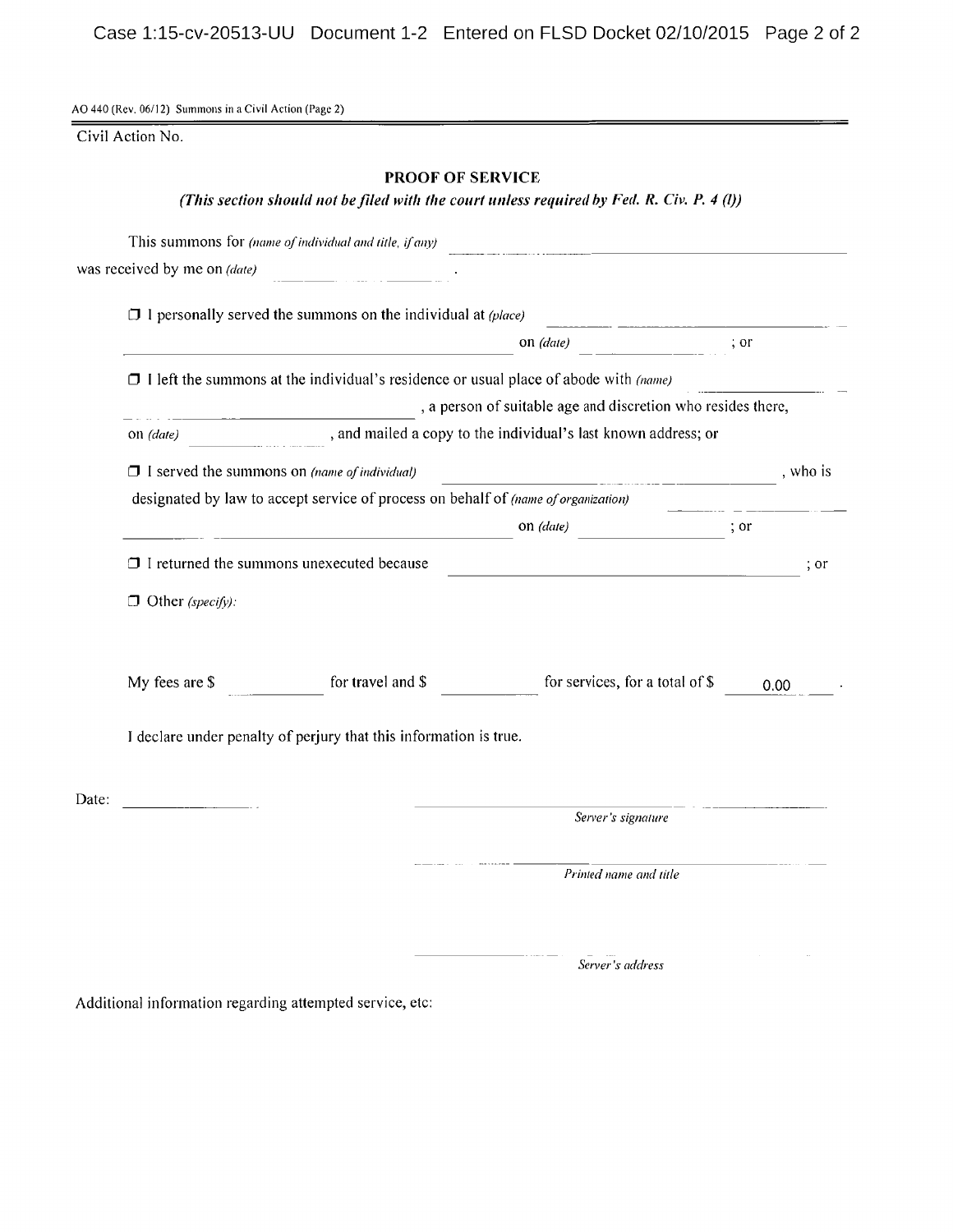Case 1:15-cv-20513-UU Document 1-3 Entered on FLSD Docket 02/10/2015 Page 1 of 2

AO 440 (Rev. 06/12) Summons in <sup>a</sup> Civil Action

## UNITED STATES DISTRICT COURT

for the

Southern District of Florida

)

KELLY REYES, individually and on behalf of all others similarly situated

> Plaintiff(s) v.

Civil Action No.

GENERAL NUTRITION CORPORATION, <sup>a</sup> Foreign Profit Corporation, GENERAL NUTRITION CENTERS, INC., and GNC HOLDINGS, INC.

Defendant(s)

#### SUMMONS IN A CIVIL ACTION

)

To: (Defendant's name and address) GENERAL NUTRITION CENTERS, INC. 300 6th Avenue Pittsburg, PA 15222

A lawsuit has been filed against you.

Within 21 days after service of this summons on you (not counting the day you received it)  $-$  or 60 days if you are the United States or <sup>a</sup> United States agency, or an officer or employee of the United States described in Fed. R. Civ. P. 12 (a)(2) or  $(3)$  you must serve on the plaintiff an answer to the attached complaint or a motion under Rule 12 of the Federal Rules of Civil Procedure. The answer or motion must be served on the plaintiff or plaintiff's attorney, whose name and address are: Ronald P. Weil, Esq. whose name and address are:

John M. Quaranta, Esq. Weil Quaranta McGovern, P.A. Southeast Financial Center 200 S. Biscayne Blvd., Suite 900 Miami, FL 33131

If you fail to respond, judgment by default will be entered against you for the relief demanded in the complaint. You also must file your answer or motion with the court.

CLERK OF COURT

Date: 02/09/2015

Signature of Clerk or Deputy Clerk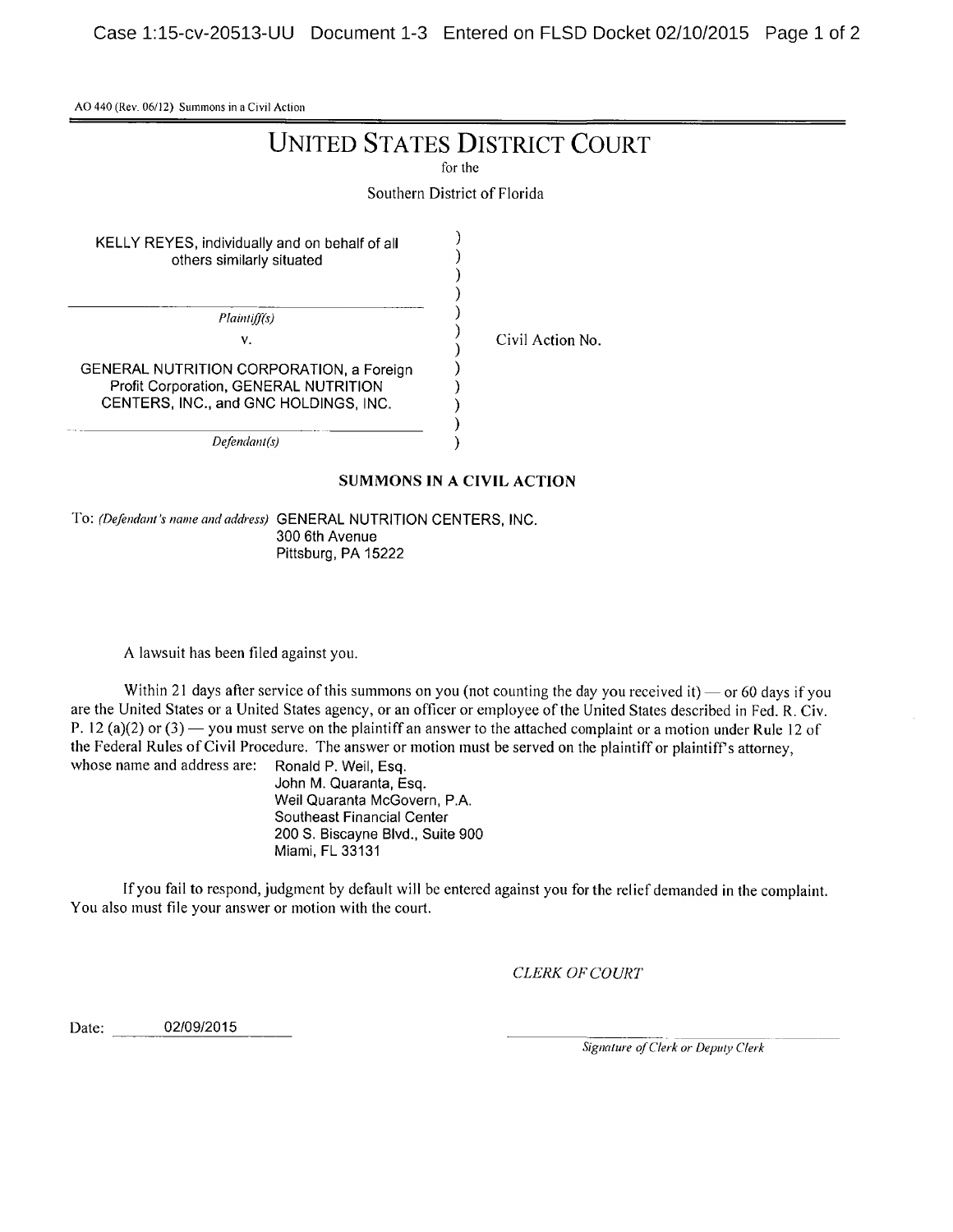Case 1:15-cv-20513-UU Document 1-3 Entered on FLSD Docket 02/10/2015 Page 2 of 2

AO 440 (Rev. 06/12) Summons in a Civil Action (Page 2)

Civil Action No.

#### PROOF OF SERVICE

#### (This section should not be filed with the court unless required by Fed. R. Civ. P. 4 (1))

|                                                                                                                                |                                                                                                                        | This summons for (name of individual and title, if any)                                     |                                                                                                                 |            |  |  |  |
|--------------------------------------------------------------------------------------------------------------------------------|------------------------------------------------------------------------------------------------------------------------|---------------------------------------------------------------------------------------------|-----------------------------------------------------------------------------------------------------------------|------------|--|--|--|
|                                                                                                                                | was received by me on (date)                                                                                           |                                                                                             |                                                                                                                 |            |  |  |  |
|                                                                                                                                |                                                                                                                        | $\Box$ I personally served the summons on the individual at (place)                         |                                                                                                                 |            |  |  |  |
|                                                                                                                                |                                                                                                                        |                                                                                             | on (date)                                                                                                       | ; or       |  |  |  |
|                                                                                                                                |                                                                                                                        | $\Box$ I left the summons at the individual's residence or usual place of abode with (name) |                                                                                                                 |            |  |  |  |
| , a person of suitable age and discretion who resides there,<br>, and mailed a copy to the individual's last known address; or |                                                                                                                        |                                                                                             |                                                                                                                 |            |  |  |  |
|                                                                                                                                | on (date)                                                                                                              |                                                                                             |                                                                                                                 |            |  |  |  |
|                                                                                                                                | $\Box$ I served the summons on (name of individual)<br><u> 1980 - Johann Barn, mars an t-Amerikaansk kommunister (</u> |                                                                                             |                                                                                                                 |            |  |  |  |
|                                                                                                                                |                                                                                                                        | designated by law to accept service of process on behalf of (name of organization)          |                                                                                                                 |            |  |  |  |
|                                                                                                                                |                                                                                                                        |                                                                                             | on (date)                                                                                                       | ; or       |  |  |  |
|                                                                                                                                |                                                                                                                        | $\Box$ I returned the summons unexecuted because                                            | the contract of the contract of the contract of the contract of the contract of the contract of the contract of | $\cdot$ or |  |  |  |
|                                                                                                                                | $\Box$ Other (specify):                                                                                                |                                                                                             |                                                                                                                 |            |  |  |  |
|                                                                                                                                | My fees are \$                                                                                                         | for travel and \$                                                                           | for services, for a total of \$                                                                                 | 0.00       |  |  |  |
|                                                                                                                                |                                                                                                                        | I declare under penalty of perjury that this information is true.                           |                                                                                                                 |            |  |  |  |
| Date:                                                                                                                          | <u>.</u><br>1940 - Johann Barnett, fransk konge                                                                        |                                                                                             |                                                                                                                 |            |  |  |  |
|                                                                                                                                |                                                                                                                        |                                                                                             | Server's signature                                                                                              |            |  |  |  |
|                                                                                                                                |                                                                                                                        |                                                                                             | Printed name and title                                                                                          |            |  |  |  |
|                                                                                                                                |                                                                                                                        |                                                                                             |                                                                                                                 |            |  |  |  |
|                                                                                                                                |                                                                                                                        |                                                                                             | Server's address                                                                                                |            |  |  |  |

Additional information regarding attempted service, etc: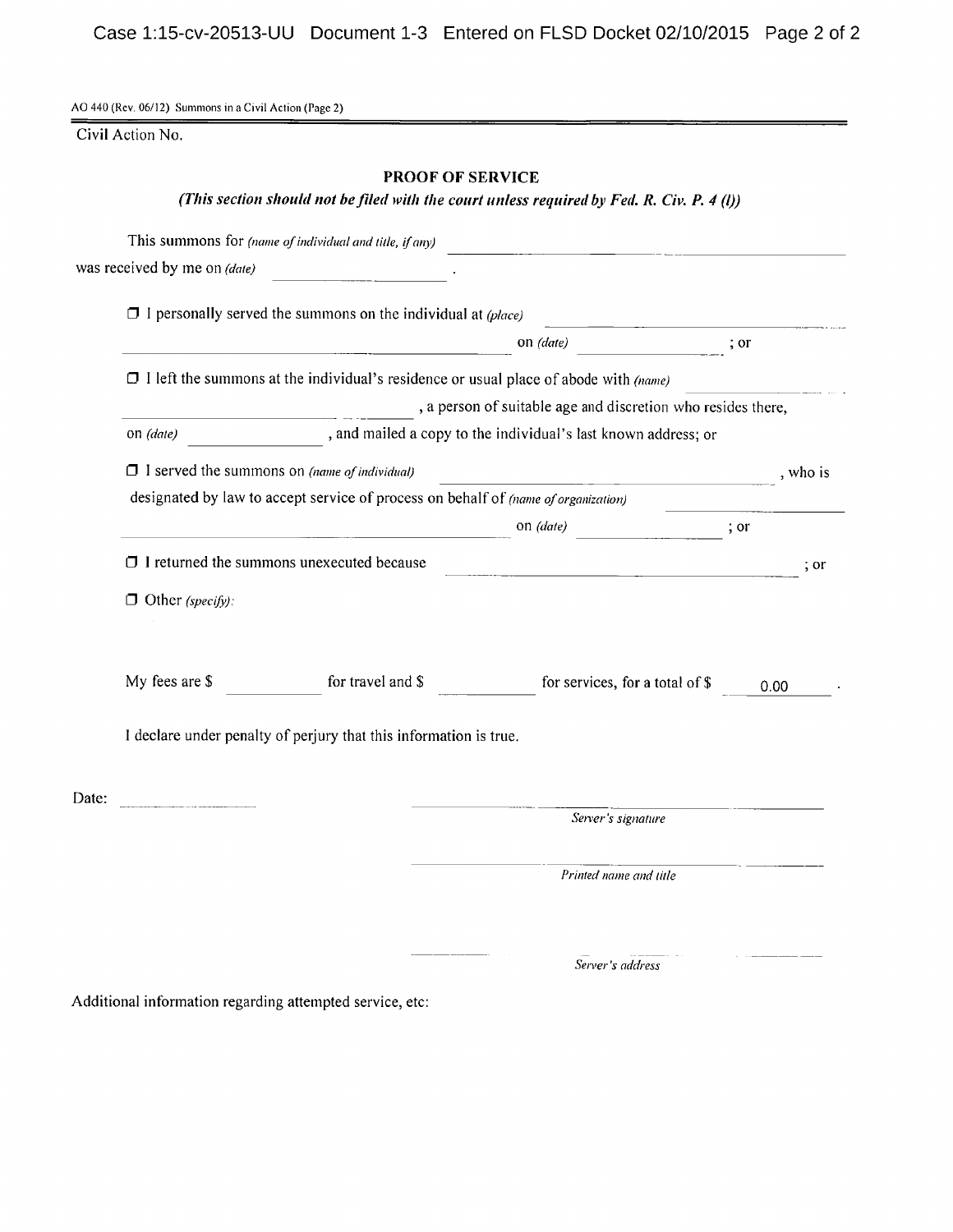Case 1:15-cv-20513-UU Document 1-4 Entered on FLSD Docket 02/10/2015 Page 1 of 2

AO 440 (Rev. 06/12) Summons in a Civil Action

# UNITED STATES DISTRICT COURT

for the

Southern District of Florida

 $\mathcal{E}$  $\lambda$  $\lambda$  $\lambda$  $\lambda$ 

KELLY REYES, individually and on behalf of all others similarly situated

Plaintiff(s)

v.  $\overline{C}$  Civil Action No.

GENERAL NUTRITION CORPORATION, a Foreign Profit Corporation, GENERAL NUTRITION CENTERS, INC., and GNC HOLDINGS, INC.

Defendant(s)

#### SUMMONS IN A CIVIL ACTION

١  $\lambda$ 

To: (Defendant's name and address) GNC HOLDINGS, INC. 300 6th Avenue Pittsburg, PA 15222

A lawsuit has been filed against you.

Within 21 days after service of this summons on you (not counting the day you received it) — or 60 days if you are the United States or <sup>a</sup> United States agency, or an officer or employee of the United States described in Fed. R. Civ. P. 12 (a)(2) or (3) — you must serve on the plaintiff an answer to the attached complaint or a motion under Rule 12 of the Federal Rules of Civil Procedure. The answer or motion must be served on the plaintiff or plaintiff's attorney, whose name and address are: Ronald P. Weil, Esq.

John M. Quaranta, Esq. Weil Quaranta McGovern, P.A. Southeast Financial Center 200 S. Biscayne Blvd., Suite 900 Miami, FL 33131

If you fail to respond, judgment by default will be entered against you for the relief demanded in the complaint. You also must file your answer or motion with the court.

CLERK OF COURT

Date: 02/09/2015

Signature of Clerk or Deputy Clerk